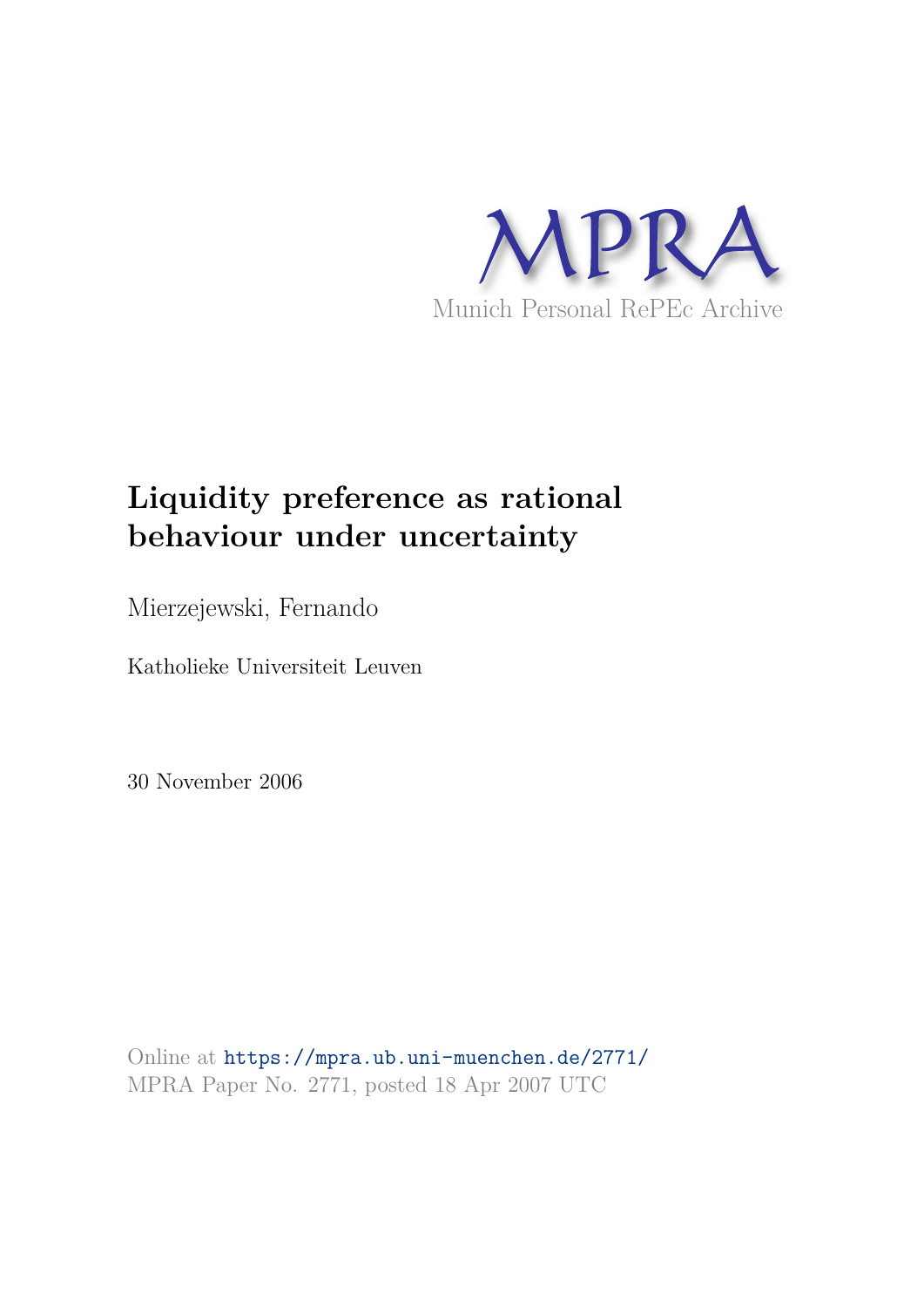# Liquidity Preference as Rational Behaviour under Uncertainty§

Fernando Mierzejewski†

November 2006

†Faculty of Economy and Applied Economy, Katholieke Universiteit Leuven, Naamsestraat 69, 3000 Leuven, Belgium. Email: Fernando.Mierzejewski@wis.kuleuven.be

§This paper was presented in the 10th International Congress on Insurance: Mathematics and Economics. Leuven, Belgium, July 18-20, 2006. Visit http://www.kuleuven.be/ime2006/

#### Abstract

An important concern of macroeconomic analysis is how interest rates affect the cash balance demanded at a certain level of nominal income. In fact, the interestrate-elasticity of the liquidity demand determines the effectiveness of monetary policy, which is useless under *absolute* liquidity preference, i.e. when the money demand is perfectly elastic. An actuarial approach is developed in this paper for dealing with random income. Assuming investors face liquidity constraints, a level of surplus exists which maximises expected value. Moreover, the *optimal* liquidity demand is expressed as a Value at Risk and the comonotonic dependence structure determines the amount of money demanded by the economy. As a consequence, the interest-rate-elasticity depends on the kind of risks and expectations. The more unstable the economy, the greater the interest-rate-elasticity of the money demand. Moreover, part of the adjustment to reestablish the short-run monetary equilibrium may be performed through volatility shocks.

Key words: Money demand; Monetary policy; Economic capital; Distorted risk principle; Value-at-Risk.

IME-Classification: IE10, IE20, IE50. JEL-Classification: E41, E44, E52, G11.

#### 1 Introduction

The primary role of money is to allow the exchange of goods and services. Since payments and expenditures do not usually occur at the same maturities, economic agents are forced to maintain a stock of cash in order to fulfil assumed liabilities and operational spending. On these grounds, according to the transactions motive, the demand for money is regarded as being in proportion to the volume of transactions, which in turn may be considered as proportional to income (see Howells and Bain, 2005). Moreover, when the magnitudes of future cash flows are known with certainty, the required surplus can be precisely determined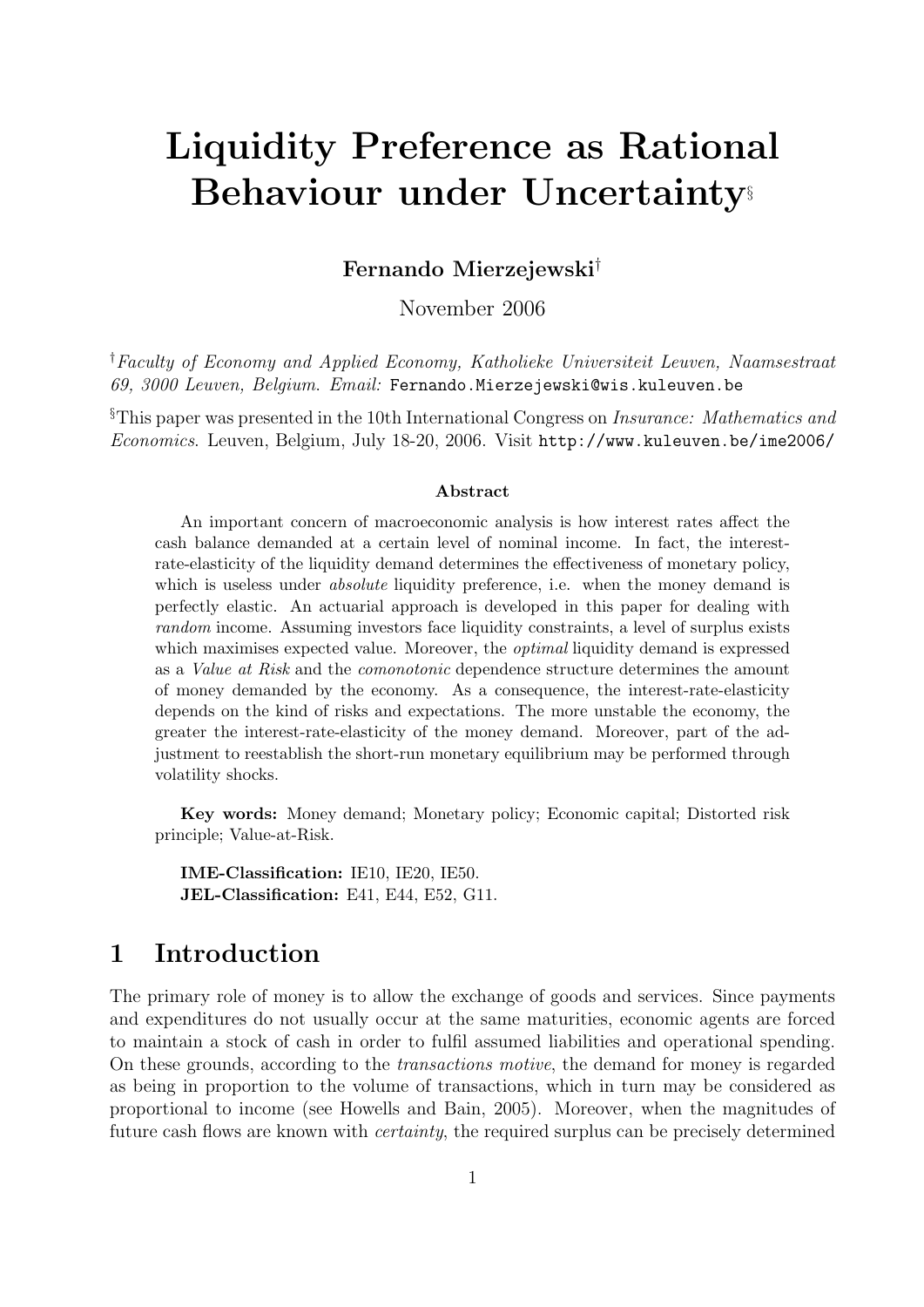at the starting point. Under conditions of uncertainty, capital gains or losses arise and so there is also a speculative motive for holding money. Accordingly, investors who are more confident about capital gains prefer to invest more on risk and consequently retain fewer provisions. Conversely, less confident investors demand less risk and so they maintain a higher surplus.

However, capital markets offer a set of alternative securities in which cash balances can be held. Some of these can be regarded as free of default-risk and can thus be considered as perfect substitutes to money, with the difference that they also provide a return. Why then should investors keep money at all? Actually, risk-free instruments are equal to money except for availability and offered interest rates correspond to premiums for liquidity. In frictional markets, it is not possible to attract or resign all required capital at any given moment and so investors trying to avoid bankruptcy will demand money for *precautionary*  $motives$  — to avoid insolvency.

According to the Keynes liquidity preference proposition (Keynes, 1935), the money demand is positively affected by the level of income and negatively affected by the return offered by a class of non-risky instruments. The first part of the proposition is a consequence of the transactions motive. To explain the effect of the interest rate, Keynes emphasises the role played by the speculative motive. Thus, decision makers expecting interest rates to rise demand fewer risk-free securities in order to avoid capital losses. On the other hand, when interest rates are expected to fall, more bonds are demanded — in this way, once interest rates collapse and bond prices rise, capital gains can be attained. Therefore, fewer provisions are maintained for higher levels of the interest rate and vice versa.

Still a distinction has to be made between nominal and real quantities. Nominal magnitudes represent flows expressed in monetary units, while real quantities are expressed in terms of the goods and services that money can purchase. The level of prices  $P$  establishes the connection between real and nominal quantities in such a way that  $Y = P \cdot y$ , where Y and y denote the nominal and real income respectively. The liquidity demand is then expressed in the following way:

$$
L = P y \cdot l(r) = Y \cdot l(r) \quad with \quad \frac{dl(r)}{dr} < 0
$$

The *liquidity preference* function  $l(r)$  expresses the ratio between demanded cash balances and nominal income. It is not likely to be constant but it may change slowly over time. The inverse ratio of the liquidity preference function is called *velocity of money*. Let us additionally denote by  $M$  the total offer of money, which although mainly controlled by the central bank, can also be altered by private investors. It is traditionally related to a class of narrow money, containing currency held by the public, and is denoted by  $M1$ . Therefore, the short-run monetary equilibrium is given by the quantity equation:

$$
M = P y \cdot l(r) = Y \cdot l(r) \tag{1}
$$

A change in the nominal quantity of money will require a change in one or more of the variables determining the liquidity demand — i.e.  $P$ ,  $y$  or  $r$  — in order to reestablish the monetary equilibrium.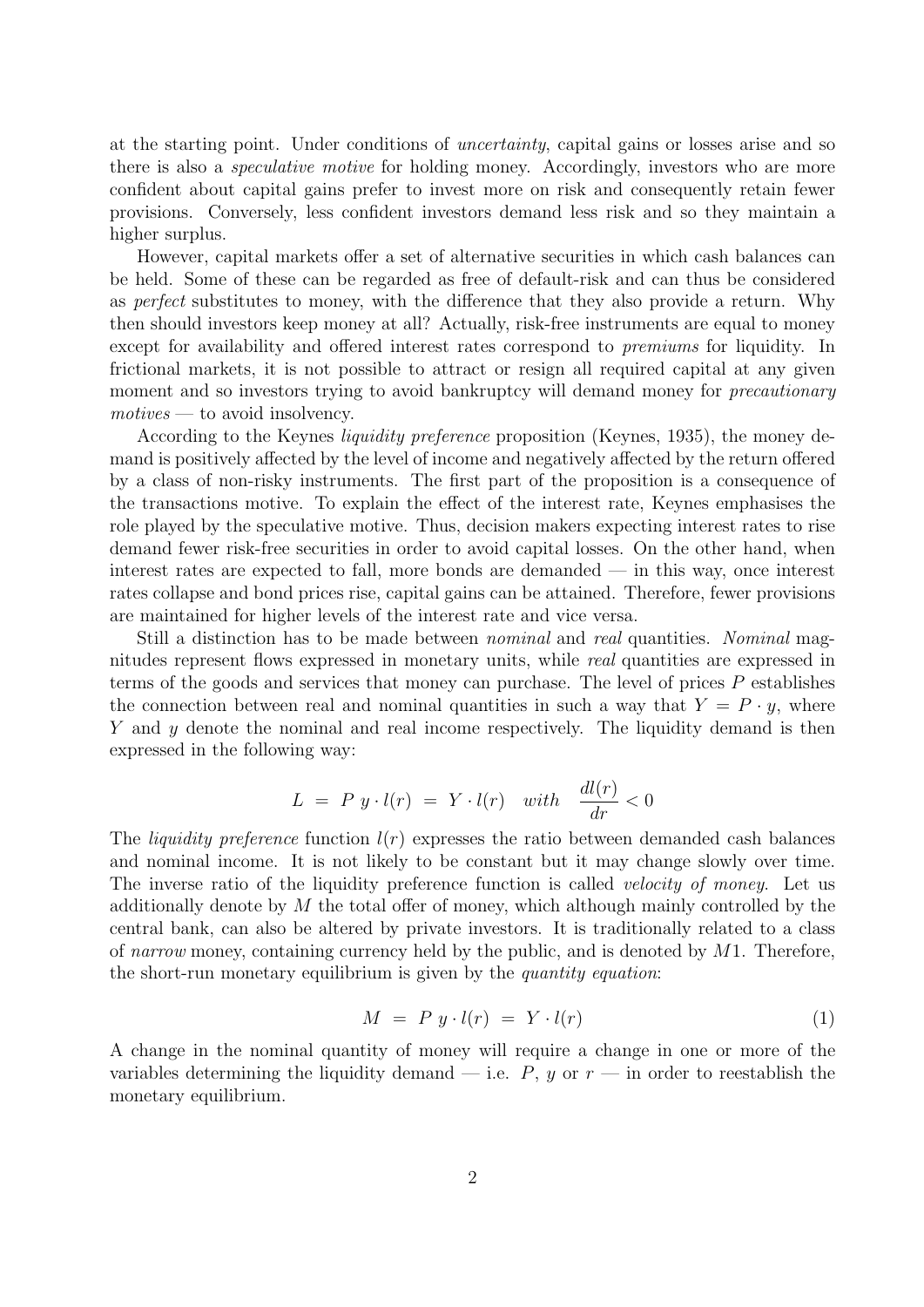In the quantity equation, liquidity preference plays a role in determining the monetary equilibrium. When prices are regarded as rigid for short-run fluctuations<sup>1</sup> and there is no distinction between real and nominal magnitudes, the whole adjustment is performed in  $l(r)$ . In addition, if liquidity preference is *absolute*, i.e. if investors are satisfied at a single level of the interest rate, the amount of money might change without a change in either nominal income or interest rates. The amount of money is therefore of no consequence. Under such circumstances, monetary policy is useless for dealing with short-run fluctuations.

Absolute liquidity preference corresponds to the case when the liquidity demand is perfectly elastic with respect to the interest rate. According to Keynes, the degree of elasticity depends on how homogeneous expectations are, where perfect elasticity is obtained when expected and actual values are the same. In this case, money and risk-free securities are perfect substitutes — since no capital gains or losses are expected — and any increase of the amount of money by buying bonds will push their prices up and thus lower the interest rate. Consequently, speculators with firm expectations will absorb the additional cash by selling bonds, a situation that will lower their prices until they reach a level consistent with the original interest rates. Conversely, if the monetary authorities decreased the amount of money by selling bonds, the rate of interest would rise, inducing speculators to absorb all the extra offer of bonds. As a result, attempts by the monetary authorities to change the interest rate would be thwarted by investors holding firm expectations (Friedman, 1970).

The situation is different if prices are flexible and liquidity preference is non-absolute. Thus, let us suppose, as Friedman (1970) does, that prices adjust more rapidly than quantities, so rapidly in fact that the price adjustment can be regarded as instantaneous. A monetary expansion then produces a new equilibrium involving a higher price for the same quantity, the higher this response the more inelastic the money demand. In the short-run, production is encouraged until prices are reestablished at their original level. In the long-run, new producers enter the market and existing plants are expanded. Throughout the process, it takes time for output to adjust but no time for prices to do so.

Therefore, the efficacy of monetary policy largely depends on the degree of rigidity of prices and the elasticity of the money demand, as well as on the stability of liquidity preference. There is a consensus among researchers about the existence of a stable long-run relationship, though fluctuations of cash balances in the short-run remain unexplained. Episodes like the *missing money* in the mid-seventies, the great velocity decline in the early eighties, followed by the expansion of narrow money in the mid-eighties, or the velocity puzzle of the mid-nineties, still lack a satisfactory explanation (Ball, 2001 and 2002; Carpenter and Lange, 2002; Teles and Zhou, 2005). In accounting for such drawbacks, recent literature has focussed on *uncertainty*, which is supposed to have been incremented after 1980 due to deregulation and financial innovations (Atta-Mensah, 2004; Baum et al., 2005; Carpenter and Lange, 2002; Choi and Oh, 2003; Greiber and Lemke, 2005). Calza and Sousa (2003) have instead centered their attention on idiosyncracy and aggregation.

Deregulation and financial innovation are also given as arguments to support the role of the opportunity cost in accounting for unexplained fluctuations (Ball, 2002; Collins and Edwards, 1994; Duca, 2000; Dreger and Wolters, 2006; Teles and Zhou, 2005). Given that

<sup>&</sup>lt;sup>1</sup>Keynes claims that this situation applies to conditions of underemployment. At full employment, all adjustment would be in prices.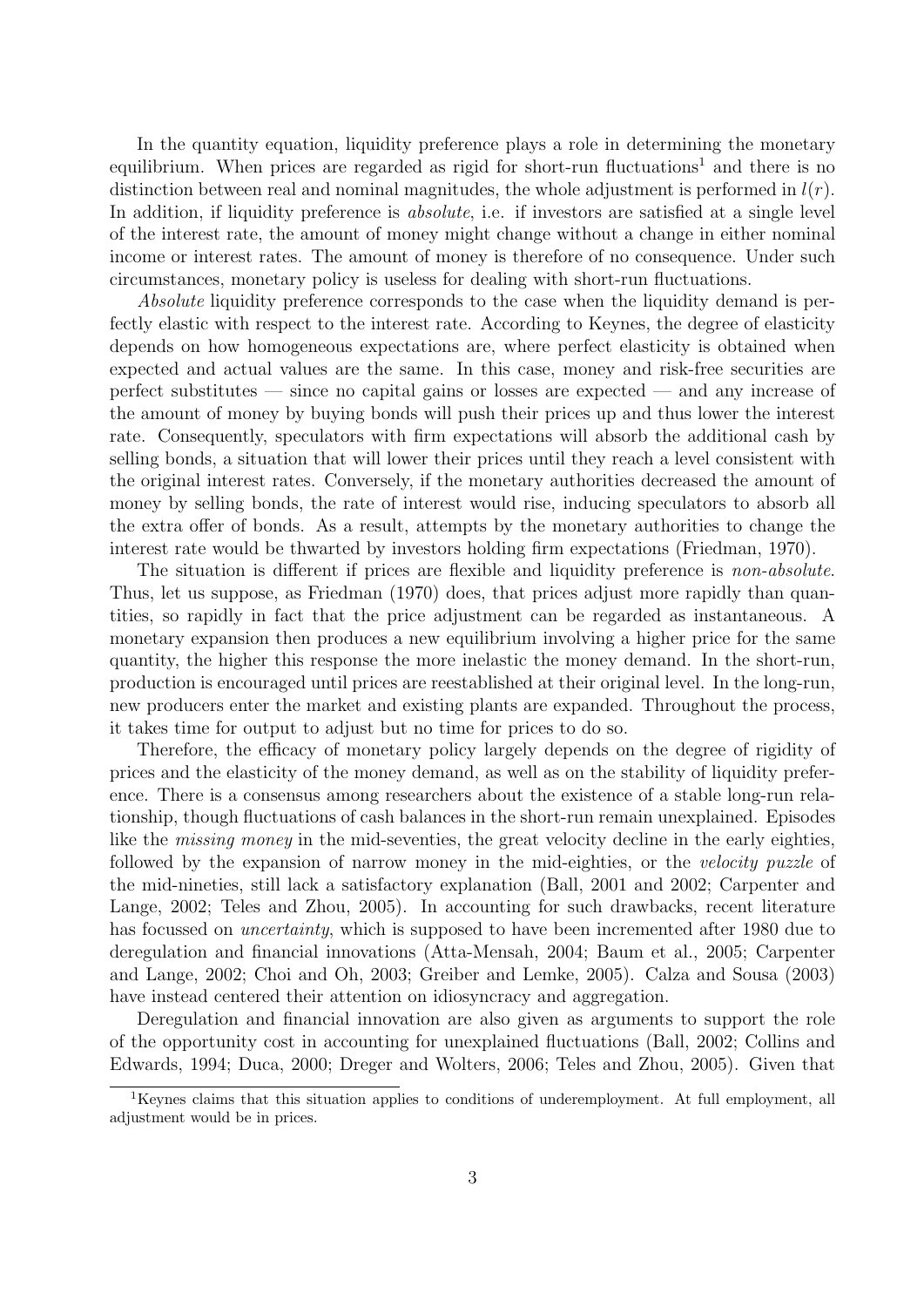the distinction between cash and alternative risk-free securities has blurred, the class of money substitutes is extended to consider broader monetary aggregates, such as  $M2$  (which includes saving and small-denomination time deposits, as well as retail mutual funds) or M3 (which adds mutual funds, repurchase agreements and large-denomination time deposits). According to this view, a stable long-run relationship exits and movements of the interest rate can explain all short-run episodes, as long as the right monetary aggregate is used (Ball, 2002). Teles and Zhou (2005) additionally argue that the term of financial securities determines liquidity and so the set of Money Zero Maturity instruments, denoted by  $MZM$ , provides an appropriate reference for the opportunity cost.

An extended model is proposed in this paper, according to which liquidity preference is explicitly determined by uncertainty and information. First the cash demand of a single representative investor is obtained. The classic reference in this respect is Tobin (1958), whose model is presented in *Section 2*. He assumes *perfect market* conditions, meaning that risks are completely characterised by only two parameters, expected value and volatility, while decision making is represented by a *utility* function. Moreover, lending and borrowing are allowed without restriction. Under such circumstances, a single portfolio — combining risk and equity — maximises expected utility and so liquidity preference is obtained as a consequence of uncertainty and aversion-to-risk. By contrast, as obtained in the extended model, under imperfect competition investors face liquidity constraints and consequently, in Section 3 equity is treated as an additional liability. In addition, the behaviour of investors is determined by the transformation of probabilities according to an informational parameter. Then the expected return of the fund is maximised when the mathematical expectation of the residual exposure (a measure of the cost of assuming bankruptcy) plus the opportunity cost of capital, is minimised. In this way, I follow Dhaene et al. (2003), who on these terms develop a mechanism for capital allocation (see also Goovaerts et al., 2005).

In fact, under liquidity constraints, individual liquidity demands are given by the *quantile* functions — i.e. the Value-at-Risk — of the random variables describing risks, where the arguments are occupied by the net opportunity returns on capital. Moreover, uncertainty and expectations explicitly affect the amounts of demanded cash balances (see Equations 2 and 3). When looking for the aggregated surplus in Section 4, capital is supposed to be provided by a central authority or financial intermediaries acting in a competitive market, in such a way that a single interest rate is required for lending (see Equation 4). Hence the situation is similar to the case of a centralised conglomerate distributing capital among subsidiaries (Dhaene et al., 2003; Goovaerts et al., 2005) and the opportunity cost of money is related to the average return over a class of money substitutes. Thus monetary aggregates are determinants of liquidity preference in the model. Finally, within a Gaussian setting, the aggregate exposure is also normally distributed and its volatility is equal to the weighted average of individual volatilities (as established in Equation 5). Therefore, aggregation also plays a role in the determination and stability of the liquidity demand. The final remarks are given in Section 5.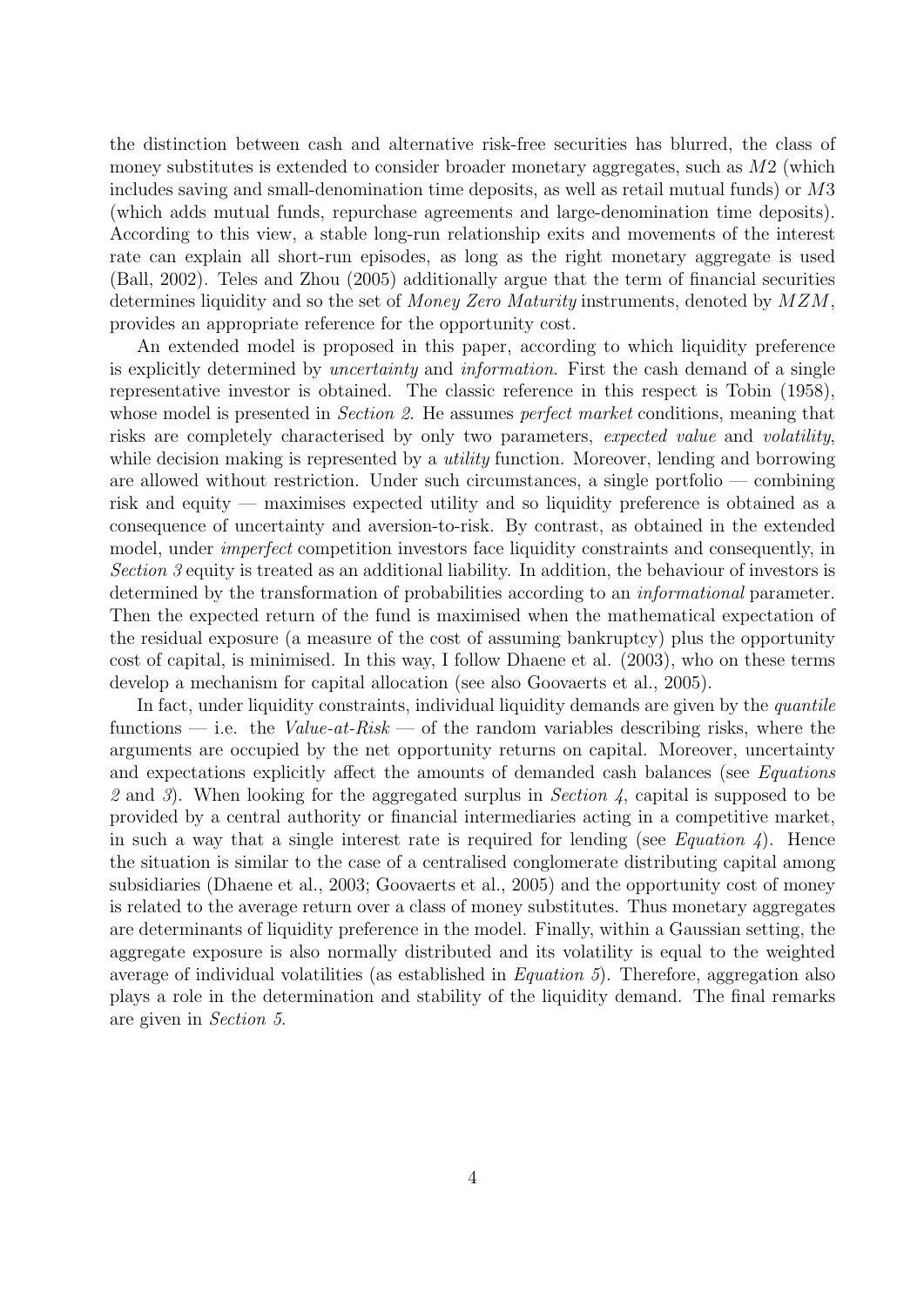#### 2 Liquidity Preference in Perfect Markets

According to the precautionary motive, to avoid insolvency investors maintain a stock of money that in frictionless markets can be modified at any time by lending and borrowing. Hence managers who maximise value demand no equity, which is actually the proposition established by Modigliani and Miller (1958). However, risk-averse customers are sensible to fluctuations and, as long as the business activities of financial intermediaries — which accordingly are said to be  $\textit{opaque}$  — are not observed by outsiders, a pressure is established to be perceived as default-free. Under such circumstances, the value of the guarantee is given by the price of an option putted on the aggregate exposure, with exercise price equal to the amount of demanded cash (Merton, 1997).

In the model of Tobin (1958), risk-averse investors show liquidity preference as behaviour towards uncertainty. Decisions are based on estimations of the probability distributions characterising the price movements of assets transacted in perfect markets, such that the following conditions are fulfilled. (PM1) Only two measures completely describe risks: expected return and *volatility* — expressed as the standard deviation of the series of returns. (PM2) Lending and borrowing are allowed at any moment for a common risk-free interest rate — at least to a desired extent. **(PM3)** At any point of time, investors share expectations concerning the future performance of securities and thus portfolios — the *efficient market's* hypothesis.

Let X denote the aggregate percentage — random — gain or loss of a mutual fund and. on account of the transactions motive, let the cash demanded be regarded as proportional to the level of income  $\overline{Y}$ , such that  $L = \overline{Y} \cdot l$ . Since no liquidity constraints are imposed, such surplus may be invested in the risk-free security to earn the return  $r$ , an instrument that can be sold at any time funds are required — for in perfect markets there is always a buyer who agrees to take any quantity at the market price. Hence the total claim is determined by the random variable  $Y = (1 - l) \cdot X + l \cdot r$  and its expected value is equal to:

$$
\mu_Y = E[Y] = (1 - l) \cdot \mu_X + l \cdot r
$$

Moreover, assuming the risky claim follows a Gaussian distribution with volatility  $\sigma_X$ , the volatility of the portfolio is given by:

$$
\sigma_Y = \left( E\left[ (Y - \mu_Y)^2 \right] \right)^{\frac{1}{2}} = (1 - l) \cdot \sigma_X
$$

Solving for  $l$  in both equations, a linear relationship is established between the expected return and the volatility of the portfolio:

$$
\mu_Y = r + \frac{\mu_X - r}{\sigma_X} \cdot \sigma_Y = r + \Psi_X \cdot \sigma_Y
$$

This relationship determines the set of *efficient* portfolios — in the sense that for any combination outside the line, it is always possible to build a new fund providing the same expected return and a lower risk, or the same risk but a higher return. Higher volatility offers investors the chance of large capital gains at the price of equivalent chances of large capital losses, since Gaussian risks are symmetric. On the contrary, portfolios of low volatility insure investors against capital losses but offer little prospect of gains. Therefore, a higher return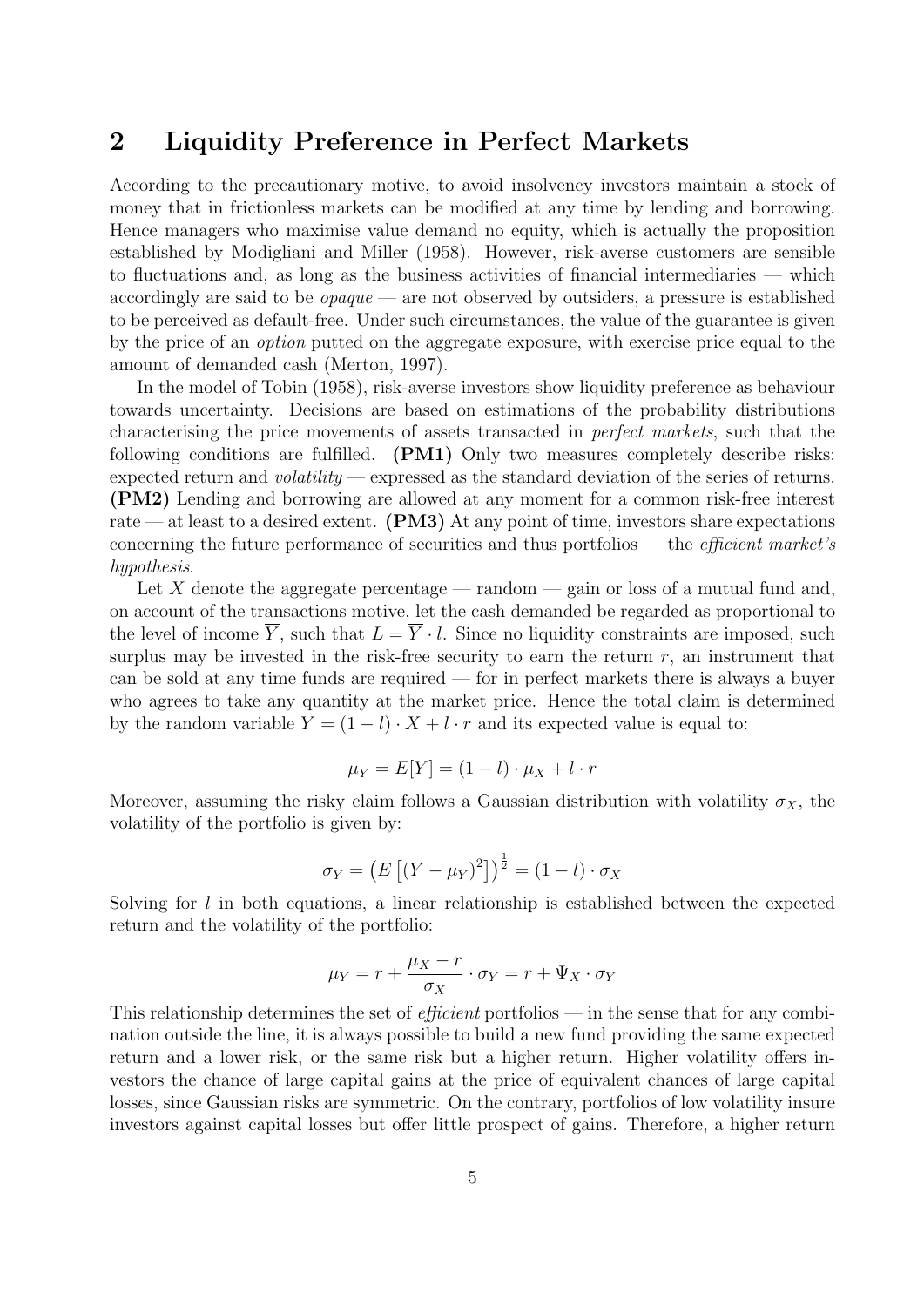can be obtained only if more risk is assumed. The term  $\Psi_X := \frac{\mu_X - r}{\sigma_Y}$  $\frac{X-r}{\sigma_X}$  denotes the *Sharpe* Ratio, which gives the rate at which investors agree to assume more risk in order to obtain greater return (Sharpe, 1966).

The way preferences affect portfolio decisions can then be analysed in the plane  $(\sigma_Y, \mu_Y)$ , where the indifference curves of risk-lovers should present negative slope, as long as such individuals accept a lower expected return if there is a chance to obtain additional gains. By contrast, averse-to-risk investors do not take more risk unless they are compensated by a greater expected return and consequently, their indifference curves have positive slopes. Moreover, more is regarded as better, so that indifference curves located to the upper left corner of the plane are related to higher utilities. Therefore, for any risk-aversion profile, the optimal combination is determined by the (tangency point of) intersection between the unique indifference curve representing preferences and the line of efficient portfolios.

The efficient portfolio can be explicitly determined by introducing a utility function satisfying the Von Neumann and Morgenstern (1944) axioms. Thus averse-to-risk investors are characterised by *concave* utility functions (such that  $U''(y) < 0$ ) while risk-lovers by convex utility functions (such that  $U''(y) > 0$ ). Moreover, the marginal utility  $U'(y)$  is positive over the whole range — more is better. In this way, every utility function — and so the risk-profile of the investor — induces a level of utility to each portfolio, and *rational* decision making under uncertainty is determined by the maximisation of the expected utility:

$$
E[U(Y)] = \int U(y) \, dF_Y(y)
$$

If  $\Phi$  denotes the probability distribution function of a *normalised* Gaussian distribution with mean and volatility equal to zero and one respectively  $-$  the slope of the respective indifference curve is given by (Tobin, 1958):

$$
\frac{d\mu_Y}{d\sigma_Y} = -\frac{\int \left(\frac{y-\mu_Y}{\sigma_Y}\right) U'(y) \ d\Phi \left(\frac{y-\mu_Y}{\sigma_Y}\right)}{\int U'(y) \ d\Phi \left(\frac{y-\mu_Y}{\sigma_Y}\right)}
$$

As justified in the previous analysis, the optimal combination is obtained when the slope of the indiference curve is equal to the Sharpe ratio:

$$
\frac{d\mu_Y}{d\sigma_Y} = \frac{\mu_X - r}{\sigma_X}
$$

In this way, the demand for money in terms of the interest rate is deduced:  $l = l(r)$ . Unfortunately, the sign of the dependence is ambiguous. So for quadratic utility functions (as in Tobin, 1958) negative and positive elasticities are respectively obtained for interest rates lower and higher than the squared volatility of the aggregate claim.

#### 3 Rational Demand for Cash under Liquidity Constraints

The model of Tobin is generalised in this section, at the time that its main features are maintained, i.e. uncertainty is characterised by probability distributions and rational behaviour is determined by maximising the expected value of income. However, liquidity constraints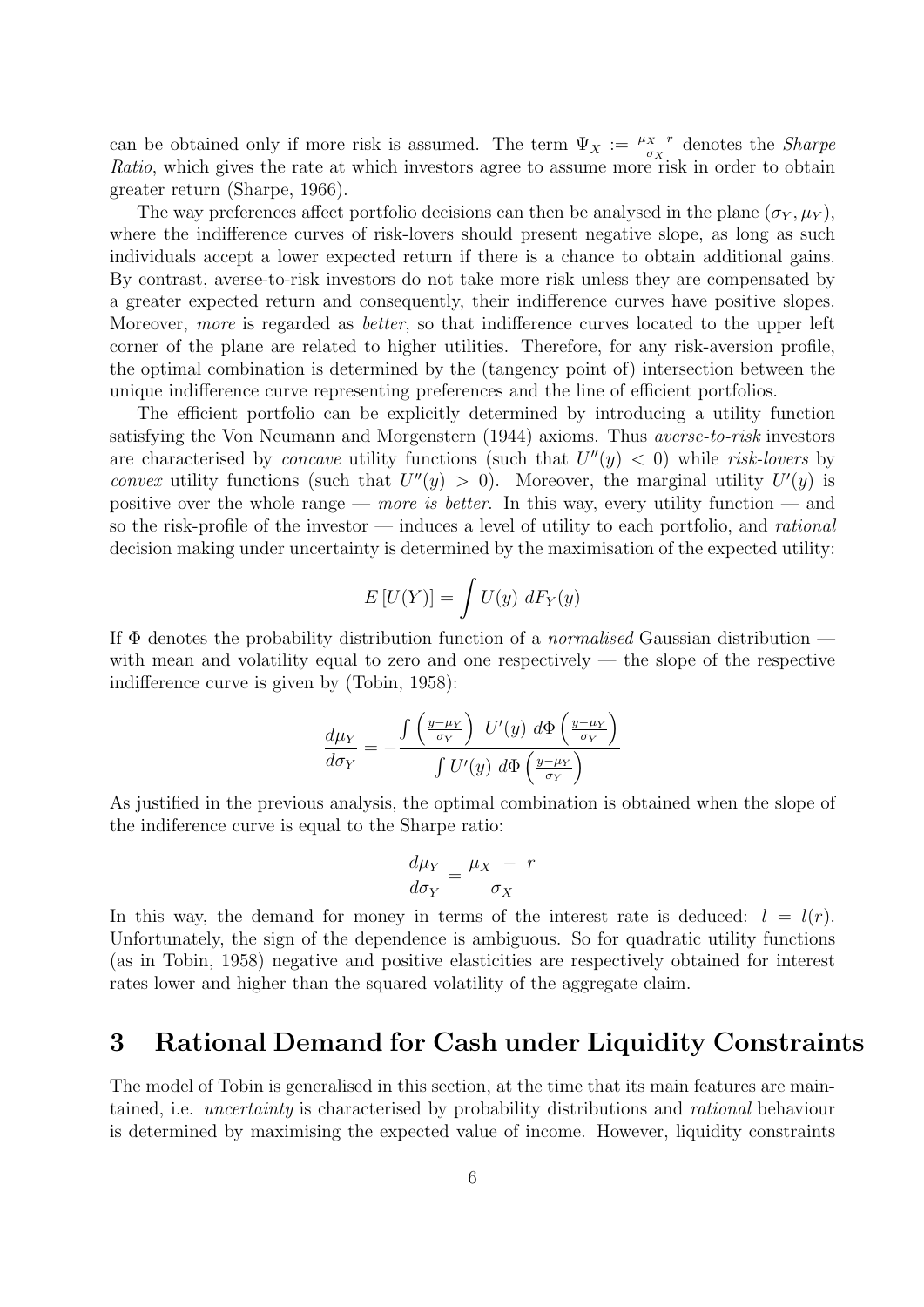and differing expectations about risks are allowed, which means that markets are regarded as imperfect and accordingly described by the following conditions. (IM1) Risks are taken from a general class of probability distributions which economic agents distort according to their information and knowledge when taking decisions. (IM2) Investors face liquidity constraints at borrowing and lending. (IM3) Information is not fairly distributed and managers have to expend effort to correctly asses prices. Consequently, investors keep different expectations about risks.

Let the parameter  $\theta$  denote the state of information of an investor holding a mutual fund whose percentage return is represented by the random variable X. Because of the precautionary motive, a guarantee L is maintained for a determined period of time in order to avoid bankruptcy. Since under liquidity constraints non-risky assets cannot be converted to money at any moment without incurring in additional costs — cash and risk-free securities are not perfect substitutes — it is not possible to invest the surplus on a current account to obtain the return  $r$ . Instead, equity is regarded as an additional liability and  $\sim$  based on the transactions motive, as in Section  $2$  — the size of the guarantee is expressed as a proportion of the level of income  $\overline{Y}$ , such that  $L = \overline{Y} \cdot l$ , where l represents the proportion of income assigned to the non-risky asset. Hence the percentage capital return of the total portfolio can be expressed as  $Y = X - l - r \cdot l$  and its expected value is given by:

$$
\overline{Y} \cdot \mu_{\theta, Y} = \overline{Y} \cdot E_{\theta}[Y] = (\overline{Y} \cdot \mu_{\theta, X} - L) - r \cdot L = \overline{Y} \cdot [(\mu_{\theta, X} - l) - r \cdot l]
$$

Thus, decisions are affected by the percentage return on income:

$$
\mu_{\theta,Y}:=E_{\theta}[Y]=(\mu_{\theta,X}-l)-r\cdot l
$$

In giving a meaning to the informational parameter  $\theta$ , let us stress the fact that *expecta*tions are wanted to be modified — and not tastes — and then probability beliefs should be transformed. Moreover, the type can be given a broader meaning. So, while the utility function is intended to account for the psychological response of decision makers, the distortion parameter is supposed to be also determined by information and knowledge, in the sense that — as stated by De Finetti  $(1975)$  — information and knowledge permit a limitation of expectations and so the perception of uncertainty should depend on both. Consequently, let us define<sup>2</sup>:

$$
\mathrm{E}_{\theta}\left[X\right] = \int x \; dF_{\theta,X}(x) = \int G_{\theta,X}(x) \; dx := \int G_X(x)^{\frac{1}{\theta}} \; dx
$$

The *cumulative* and *decumulative probability distribution* functions have been introduced,  $F_{\theta,X}(x) = P_{\theta}[X \leq x] = 1 - P_{\theta}[X > x] = 1 - G_{\theta,X}(x)$ . Whenever  $\theta > 1$  the expected value of risk is overestimated and underestimated when  $\theta < 1$ , in this way respectively accounting for the behaviour of risk-averse and risk-lover investors.

<sup>&</sup>lt;sup>2</sup>The proportional hazards distortion is introduced (Wang, 1995), so called since it is obtained by imposing a safety margin to the hazard rate of risk in a multiplicative fashion:  $h_{\theta,X}(x) = \frac{1}{\theta} \cdot h_X(x) := \frac{1}{\theta} \cdot \frac{d}{dx} \ln G_X(x)$ , with  $\theta > 0$ . Other distortions can be used instead. In the general case, a *distortion function* is defined — over the unit interval — and an axiomatic description is provided for the distorted price (see Wang et al., 1997 and Wang & Young, 1998). Averse-to-risk investors are then characterised by concave — while risk-lovers by convex — transformations. All the analysis that follows is maintained in the same terms under this general setting (see also Mierzejewski, 2006).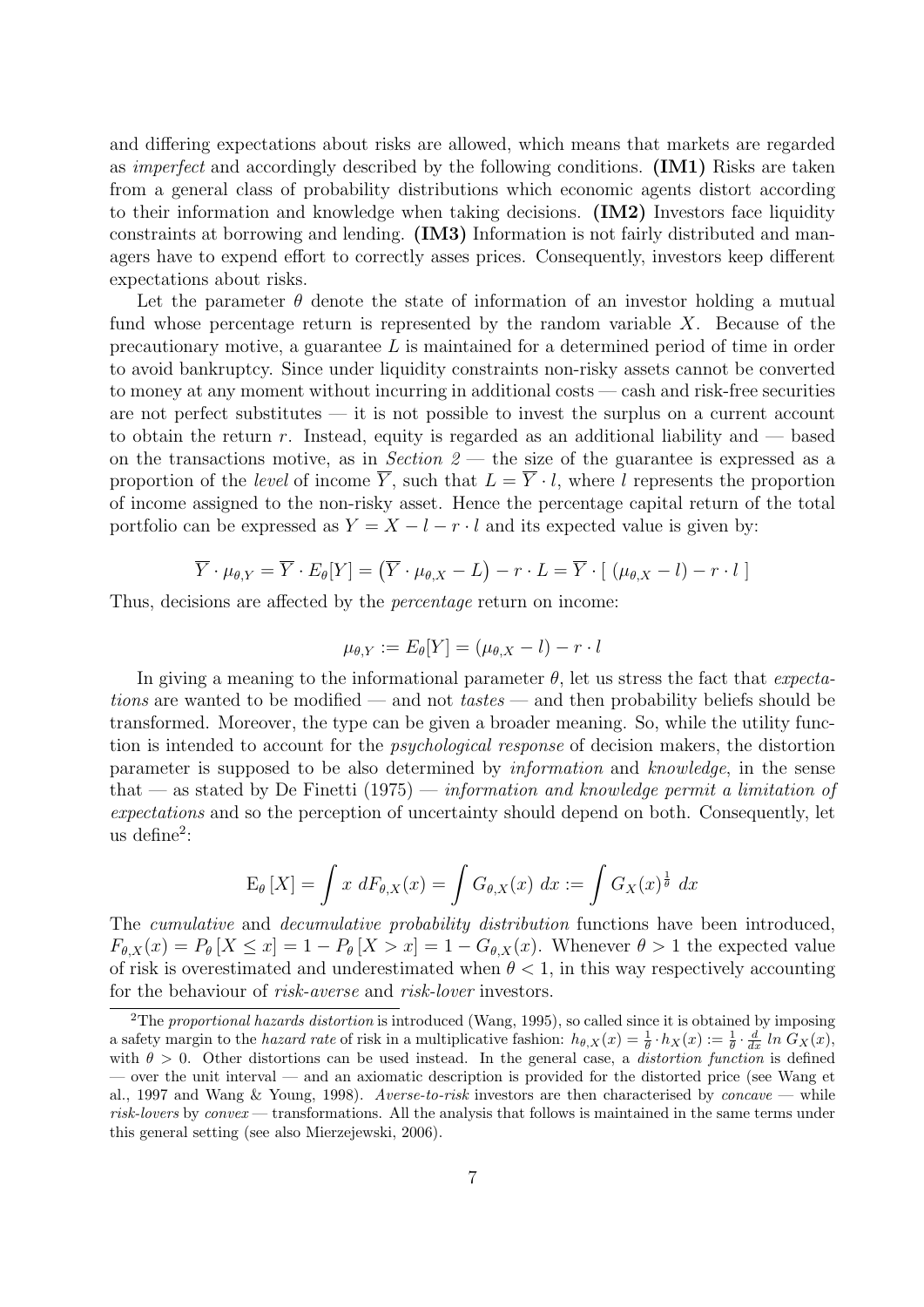Notice, however, that individuals react differently depending on the sign of the capital return. Actually, when a loss is suffered, cash is demanded to avoid default, while in the case a gain is obtained the surplus can be used to pay current liabilities or assigned to new investments. Hence the value of the contingent claim is simultaneously determined by two markets which usually work under different conditions, for the borrowing and lending needs of the economy use to differ. On these grounds, we should more properly write:

$$
\mu_{\theta,Y} = E_{\theta} \left[ (X - l)_{+} \right] - E_{\theta} \left[ (X + l)_{-} \right] - r \cdot l = \Delta(l) - r \cdot l
$$

The term  $\Delta(l) := E_{\theta} \left[ (X - l)_{+} \right] - E_{\theta} \left[ (X + l)_{-} \right]$  represents the *economic margin* obtained because of financial intermediation, while  $E_{\theta}$   $\left[ (X + l)_{-} \right]$  accounts for the *cost of assuming*  $\mathit{bankruptcy}$  — a role that can be adopted by the own investor, an insurance company or a central authority. Rational subjects maximise value and accordingly the rational demand is determined by the first order condition<sup>3</sup>:

$$
\frac{\partial}{\partial l} E_{\theta} \left[ (X - l)_{+} \right] - \frac{\partial}{\partial l} E_{\theta} \left[ (X + l)_{-} \right] - r = -G_{\theta, X} (l^{*}) + F_{\theta, X} (-l^{*}) - r = 0
$$

Since  $F_{\theta,X}(-l) = P_{\theta}[X \leq -l] = P_{\theta}[-X > l] = G_{\theta,-X}(l)$ , the following is an equivalent characterisation:

$$
G_{\theta,-X}(l^*) - G_{\theta,X}(l^*) = r
$$

The firm attains a maximum value as long as the expected income  $\Delta(l) - r \cdot l$  is a nondecreasing and concave function, which can be mathematically assured if  $\Delta'(l) > r$  and  $\Delta''(l) < 0$  or equivalently, if  $G_{\theta,-X}(l) - G_{\theta,X}(l) > r$  and  $G'_{\theta,-X}(l) - G'_{\theta,X}(l) < 0$ . The first inequality implies that, for a given amount of equity, the marginal loss due to financial intermediation is greater than its opportunity cost — and accordingly there are incentives to maintain a surplus. The second condition ensures concavity.

The rational money demand is thus determined in such a way the marginal gain minus the marginal loss on capital — i.e. the instantaneous benefit of liquidity — equals the marginal return of the sure investment. Therefore, the optimal capital allocation involves an optimal exchange of a sure return and a flow of probability and it is the mass accumulated in the tails of the distribution what matters. No explicit relationship is obtained for the cash demand, but a numerical procedure can be implemented to find the solution.

Decision makers mainly concerned about the speculative and the precautionary motives respectively focus on the terms  $E_{\theta}$   $[(X - l)_{+}]$  and  $E_{\theta}$   $[(X + l)_{-}]$ . Let us accordingly assume that capital decisions are taken by risk managers who minimise bankruptcy and rely on the average value of the insured return. Applying a Taylor series around zero:

$$
E_{\theta}\left[ (X - l)_{+} \right] \approx E_{\theta}\left[ X_{+} \right] + \left( \frac{\partial E_{\theta}\left[ (X - l)_{+} \right]}{\partial l}\left( l = 0 \right) \right) \cdot l
$$

<sup>&</sup>lt;sup>3</sup>Applying the Leibnitz rule, such that  $\frac{d}{dt} \int_{u(l)}^{v(l)} H(l,x) dF_{\theta,X}(x) = \int_{u(l)}^{v(l)} \frac{d}{dt} H(l,x) dF_{\theta,X}(x) + H(l,v(l))$  $v'(l) - H(l, u(l)) \cdot u'(l)$  (see, for example, Churchill, 1958) the relationship is obtained by noticing that:  $E_{\theta}\left[ (X - l)_{+} \right] = \int_{l}^{\infty} (x - l) dF_{\theta,X}(x)$  and  $E_{\theta}\left[ (X + l)_{-} \right] = -\int_{-\infty}^{-l} (x + l) dF_{\theta,X}(x)$ .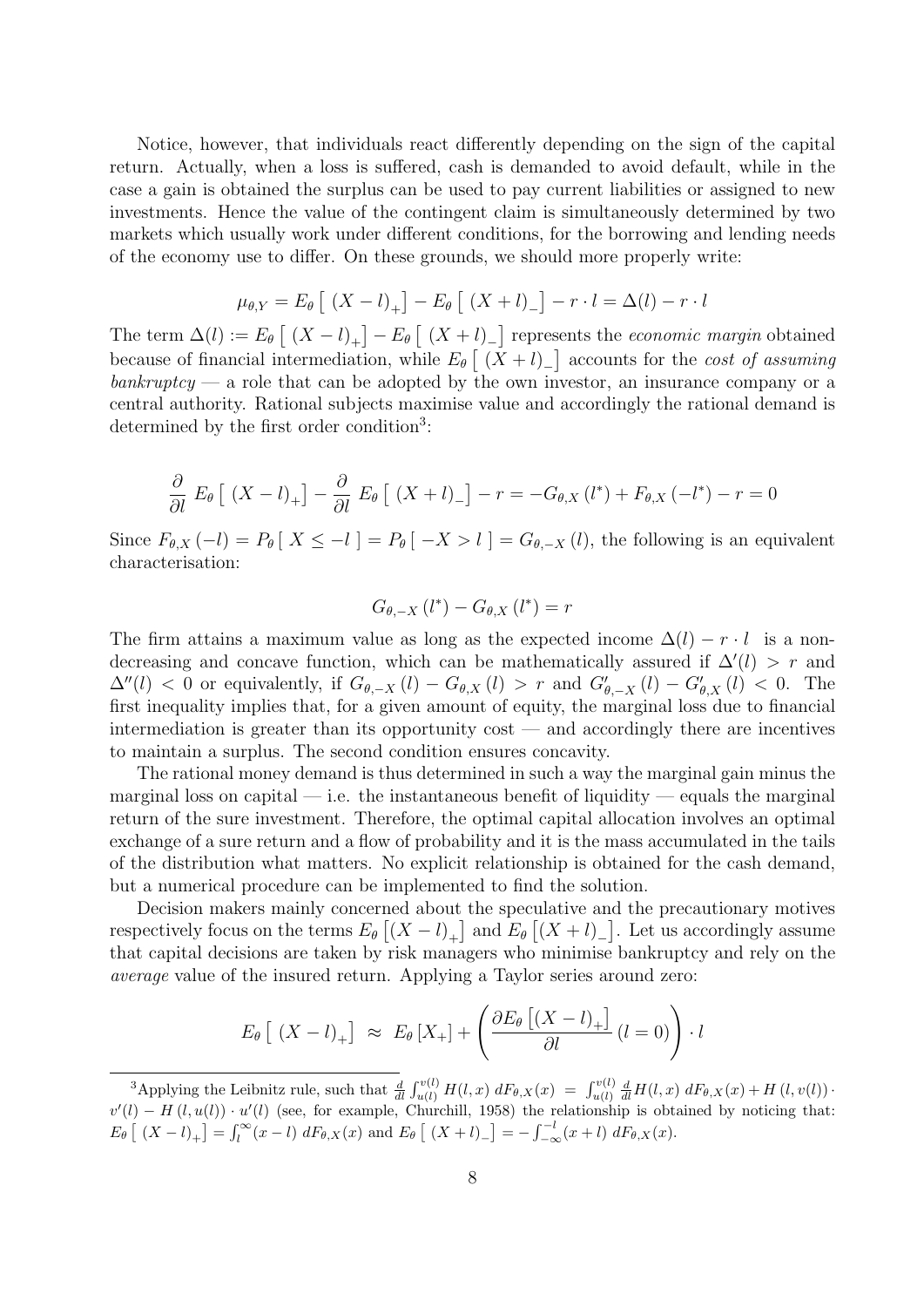Since the term  $\frac{\partial E_{\theta}[(X-1)_{+}]}{\partial l}$  (l = 0) represents the marginal reduction in insured capital gains produced when attracting the first unit of equity, it can be regarded as a premum for solvency:

$$
r_{\theta,X} := -\frac{\partial E_{\theta}\left[ (X - l)_{+} \right]}{\partial l} \left( l = 0 \right) = G_{\theta,X}(0) = P_{\theta}\left[ X > 0 \right] \tag{2}
$$

Hence the following expression is obtained for the expected percentage income:

$$
\mu_{\theta,Y} = E_{\theta}[X_{+}] - E_{\theta}[(X + l)_{-}] - (r + r_{\theta,X}) \cdot l
$$

Under such conditions, *precautionary* investors that maximise value minimise bankruptcy costs. Applying Lagrange optimisation, we obtain that decision makers attracts funds until the marginal return of risk equals the total cost of capital:

$$
-\frac{\partial}{\partial l} E_{\theta} \left[ \left( X + l \right)_{-} \right] - \left( r + r_{\theta,X} \right) = G_{\theta,-X} \left( l^{*} \right) - \left( r + r_{\theta,X} \right) = 0
$$

Equivalently, it can be said that investors stop demanding money at the level at which the marginal expected gain in solvency equals its opportunity cost. Thus the optimal cash demand is given by:

$$
l_{\theta,X}\left(r+r_{\theta,X}\right) = G_{\theta,-X}^{-1}\left(r+r_{\theta,X}\right) \tag{3}
$$

From this expression, the money demand follows a decreasing and — as long as the distribution function describing uncertainty is continuous — continuous path, whatever the kind of risks and distortions (as as can be verified in Figures 1 and 2). The minimum and maximum levels of surplus are respectively demanded when  $(r + r_{\theta,X}) \ge 1$  and  $(r + r_{\theta,X}) \le 0$ .

In Figure 1, the optimal demands for cash under Gaussian risks are depicted, distorted according to different informational types. Averse-to-risk investors (characterised by  $\theta > 1$ ) underestimate the cost of money and consequently prefer to keep a higher surplus. Risklovers (characterised by  $\theta < 1$ ) behave in the opposite direction. In Figure 2, the money demand is shown for non-distorted Gaussian probability distributions with the same mean and different volatilities. Within this class, the exposure to risk is completely determined by volatility and the lower its level the greater the efficiency, for the same expected return is offered by every portfolio. Accordingly, in Figure 2 the liquidity demand is less and more elastic the lower and the higher the variability of the fund respectively, or equivalently, liquidity preference is less and more sensible to the cost of capital when decision makers respectively face a safer and riskier environment. Moreover, as a consequence of the symmetry of the Gaussian distribution, the demand curves intersect at the point  $r + r_{\theta,X} = 0.5$ . At this level, there is an equal chance of obtaining a capital gain or loss for every volatility and so the same amount of cash is demanded, equal to the expected value of the fund<sup>4</sup>.

In practical applications, intermediaries face operational and administrative costs, at the time that a premium over the risk-free interest rate is asked for lending in secondary markets. Hence, the return  $r + r_{\theta,X}$  can be interpreted as a *net* opportunity cost. Though

<sup>4</sup>Actually, if Φ denotes the probability function of a normalised Gaussian distribution, the money demand is given by  $l_{\theta,X} = \mu + \sigma_{\theta,X} \cdot \Phi^{-1}(r + r_{\theta,X})$  (Dhaene et al., 2002). Noting that  $\Phi^{-1}(0.5) = 0$  the claim is justified.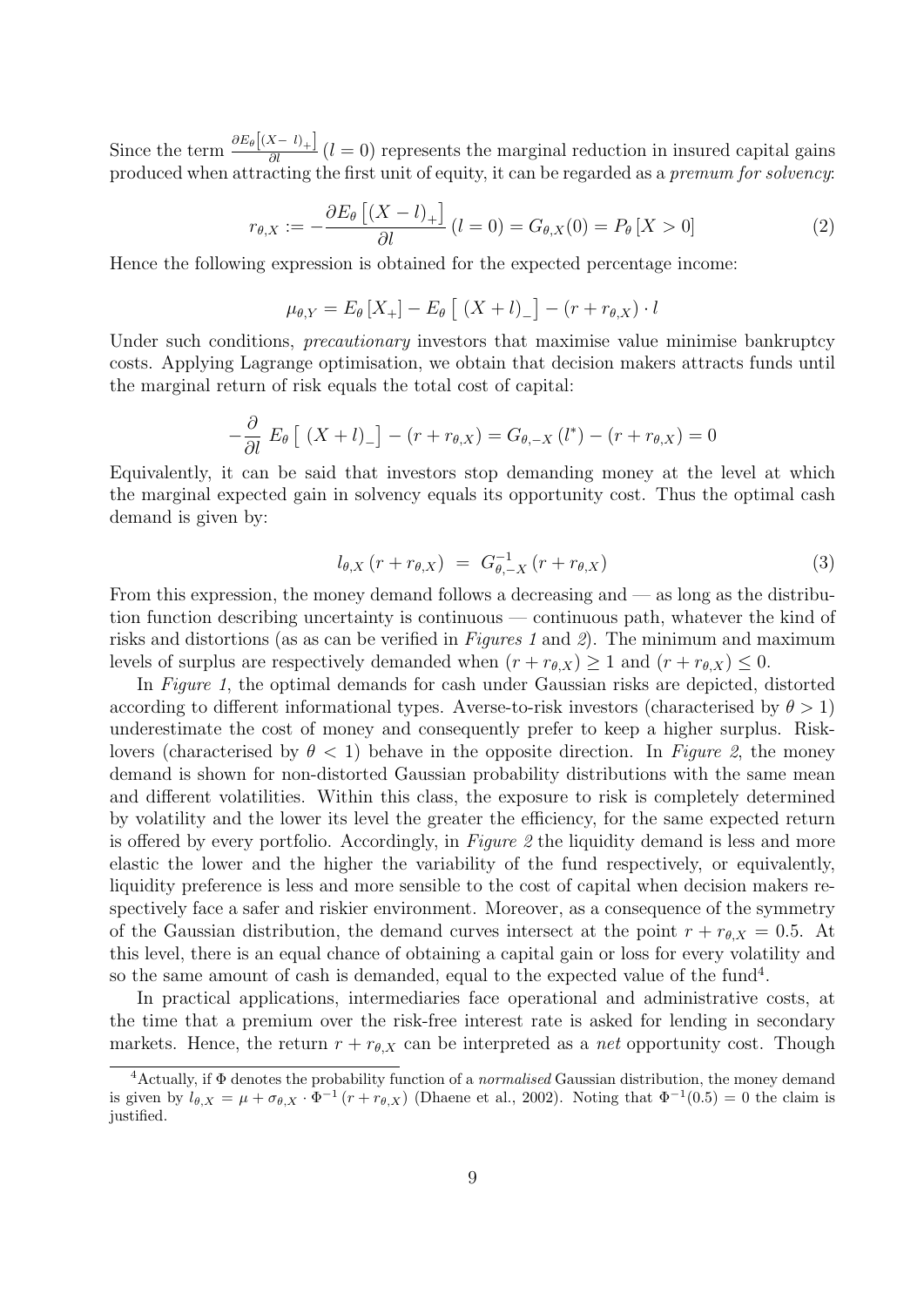

environmental facts, such as the perception of credit quality and gains in efficiency because of improvements on analysis and administration, are expected to evolute on time, we can regard them as softly modified — and not a matter of speculation. Also the risk attitude of managers is supposed to remain more or less unchanged — as long as they are emotionally stable. Therefore, the parameter  $\theta$  is expected to remain stable and consequently, as long as the probability distribution of the random variable  $X$  is also stable, the capital decisions of investors should remain more or less the same and the economy as a whole should behave accordingly.

However, if probability distributions evolve on time, so does the premium for solvency  $r_{\theta,X}$ . Actually, this can be the case after a monetary expansion — which can be performed by the central bank as well as by the entrance of new investors — since part of the extra money is used to buy financial securities and if the increment in demand is high and persistent enough to induce the price to rise *more frequently*, the probability of obtaining capital gains,  $P_{\theta}[X > 0] = G_{\theta,X}(0) = r_{\theta,X}$ , is pushed to increase. In a similar way, a monetary contraction can press the premium for solvency to decrease. This situation might in turn impel decision makers to actualise expectations and so the informational parameter  $\theta$  might be modified. But this adjustment is supposed to be produced with a certain delay — for a time is required for analysis — while the opportunity cost may be *instantaneously* altered. In other words, prices are supposed to adjust more rapidly than quantities (as in Friedman, 1970). Therefore, changes in the stock of money may induce instability from within in secondary markets. Adjustments are performed along a stable money demand relationship, though the process may be reinforced by structural modifications once expectations are actualised.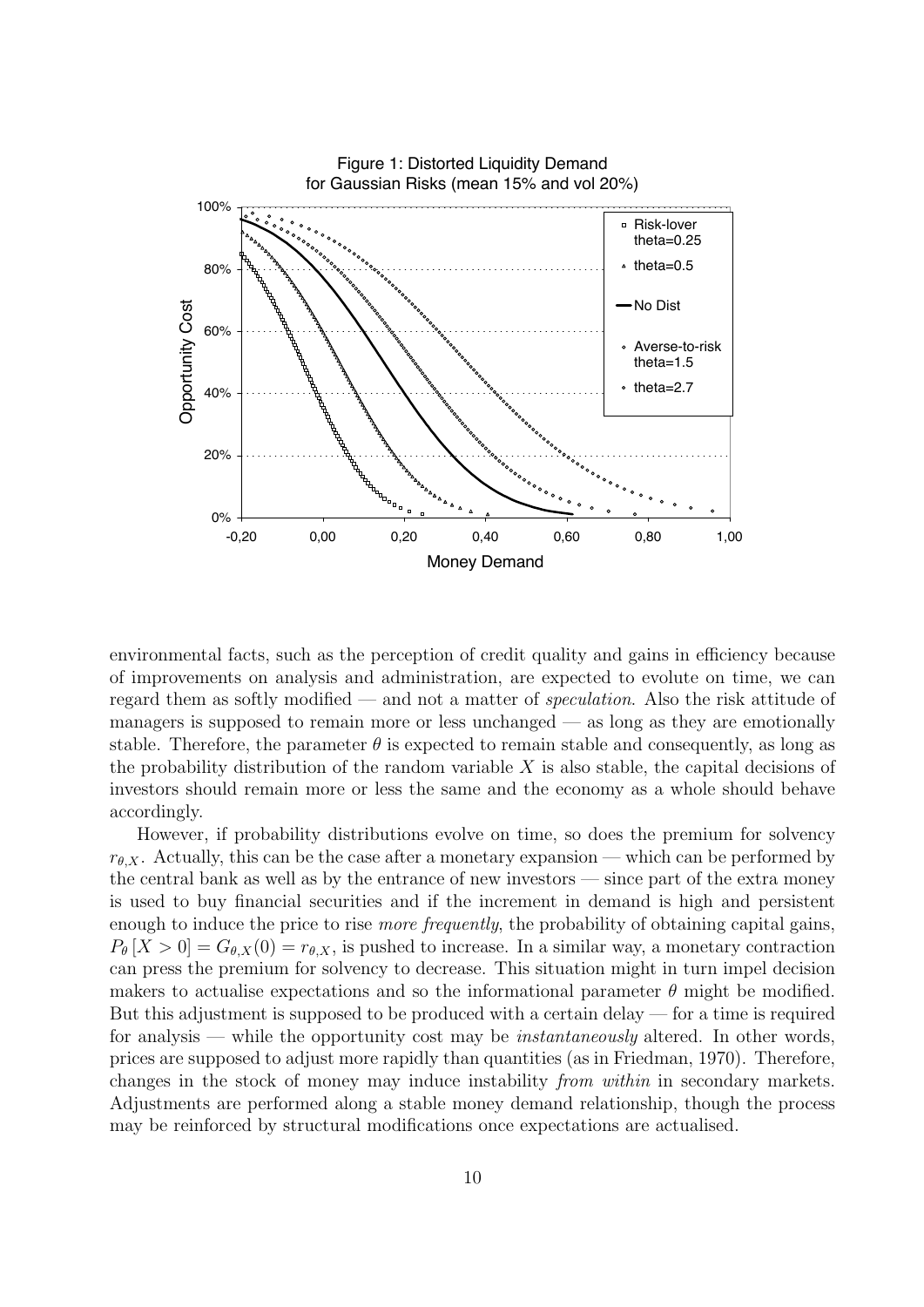

#### 4 Liquidity Shocks in Capital Markets

In the extended model presented in the previous section, the rational money demand has been determined by the quantile (or inverse) function of the probability distribution representing risks, modified according to knowledge and information. A particular feature of the model is that a solvency premium, equal to the marginal reduction in capital gains resulted from attracting the first unit of capital, affects the opportunity cost of money. This means that interest rates are corrected into conformity with expectations and the prospects of risks. However, as long as firms are allowed to attract funds at the same interest rate independently of the composition of their portfolio and their credit quality — the adjustment is performed in accordance to a *common* set of information  $\theta$ , representing the *average* knowledge of the market:

$$
r^* = r + r_{\theta,X} \tag{4}
$$

Already Keynes (1935), on the grounds of the speculative motive, claimed the cash demand depends on the return expected to prevail over a longer period, regarded as an anticipated interest rate. This fact is stressed by monetarists (Friedman, 1970). Though  $r^*$  cannot be interpreted as an anticipated value in the same terms, it is also affected by expected capital gains.

In *Equation 3*, both the probability distribution and the informational parameter alter the money demand by affecting the decumulative probability function and the corrected interest rate  $r^*$ . Such effects can be regarded as *quantity* and *price* adjustments respectively.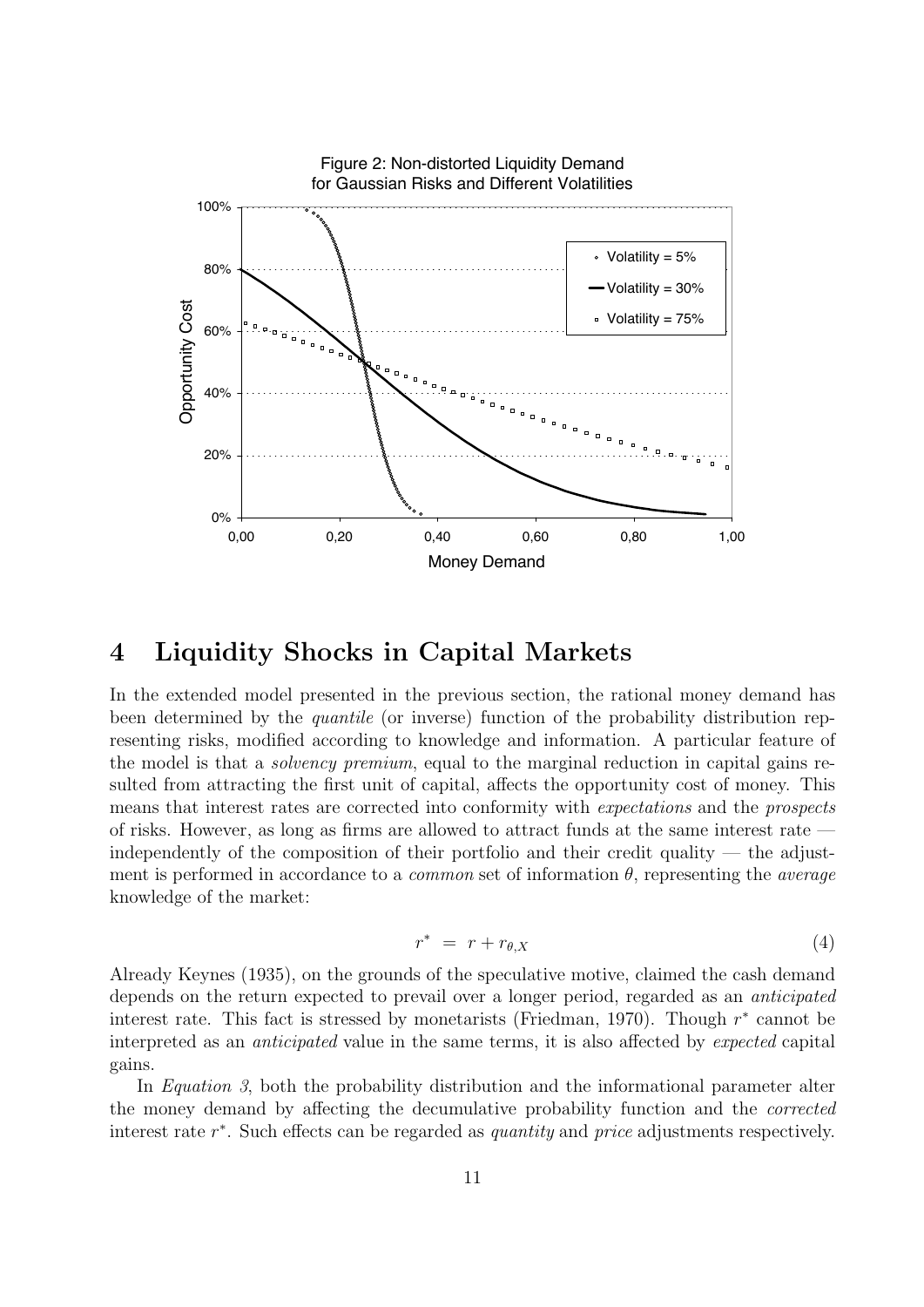Moreover, since the first adjustment involves a structural modification, it is supposed to be performed after the second one, which corresponds to a movement along a stable relationship. In this way, a fundamental assumption that is frequently implicit in macroeconomic analysis, i.e. that prices adapt more rapidly than quantities, is incorporated in the model.

In order to obtain an expression for the cash balance demanded by the whole economy, let us assume that economic agents hold aggregate exposures characterised by the random variables  $X_1, \dots, X_n$ . Capital is supplied by a central authority at a single interest rate  $r^*$ (or, equivalently, secondary markets are regarded as competitive such that financial intermediaries are *price takers*) relying on the informational parameter  $\theta$  and the uncertainty introduced by the *market* portfolio  $X^*$ . Then the aggregate money demand is given by:

$$
l_{\theta,-X^*}(r^*) = \sum_{i=1}^n G_{\theta,-X_i}^{-1}(r^*) = G_{\theta,-X^*}^{-1}(r^*)
$$

The second equality is a mathematical identity as long as the process of capital gains and losses of the market portfolio is described by the *comonotonic sum*  $X^* = X_1^c + \cdots + X_n^c$ , where  $(X_1^c, \ldots, X_n^c)$  represents the *comonotonic random vector* with same marginal distributions as  $(X_1, \ldots, X_n)$  and *comonotonicity* characterises an extreme case of dependence, when no benefit can be obtained from diversification<sup>5</sup>. Thus *precautionary* investors rely on the most pessimistic case, when the failure in any single firm spreads all over the market. When differing expectations are allowed among decision makers, the aggregate money demand is given by:

$$
l_{\theta_1,\dots,\theta_n,-X^*}(r^*) = \sum_{i=1}^n G_{\theta_i,-X_i}^{-1}(r^*) = G_{\theta_1,\dots,\theta_n,-X^*}^{-1}(r^*)
$$

where  $G_{\theta_1,..., \theta_n,-X^*} = \left(\sum_{i=1}^n G_{\theta_i}^{-1}\right)$  $\left(\begin{matrix} -1 \\ \theta_i, -X_i \end{matrix}\right)^{-1}$  denotes the distribution function of the comonotonic sum when marginal distributions are given by  $(G_{\theta_1,-X_1},\ldots,G_{\theta_n,-X_n})$ .

Let  $M$  denote the total offer of money in the economy and let us analise how the monetary equilibrium is established in the short-run:

$$
M = \overline{Y} \cdot l_{\theta_1, \dots, \theta_n, -X^*} (r^*)
$$

As long as the expectations of decision makers and the stochastic nature of risks remain unchanged, the adjusted rate of interest  $r^*$  or the level of income  $\overline{Y}$  are forced to vary for the liquidity demand to fit a given stock of money. Hence, to avoid undesired fluctuations, the central bank can modify the interest rate to adapt the liquidity preferences of investors to a new equilibrium while keeping stable the level of income. However, as explained in Section 3, when the processes of assets returns are not stationary, part of the adjustment might be prevented by the premium for solvency. This means that a stronger or a weaker movement of the interest rate may be needed to reestablish the monetary equilibrium.

The mechanism can be regarded as an adjustment to *inflationary* and *deflationary* trends in capital markets. Actually, if part of the cash available after a monetary expansion is invested on assets, the total transactions spending, expressed in nominal units, will increase,

 $5$ The inverse probability distribution of the comonotonic sum is given by the sum of the inverse marginal distributions (Dhaene et al., 2002).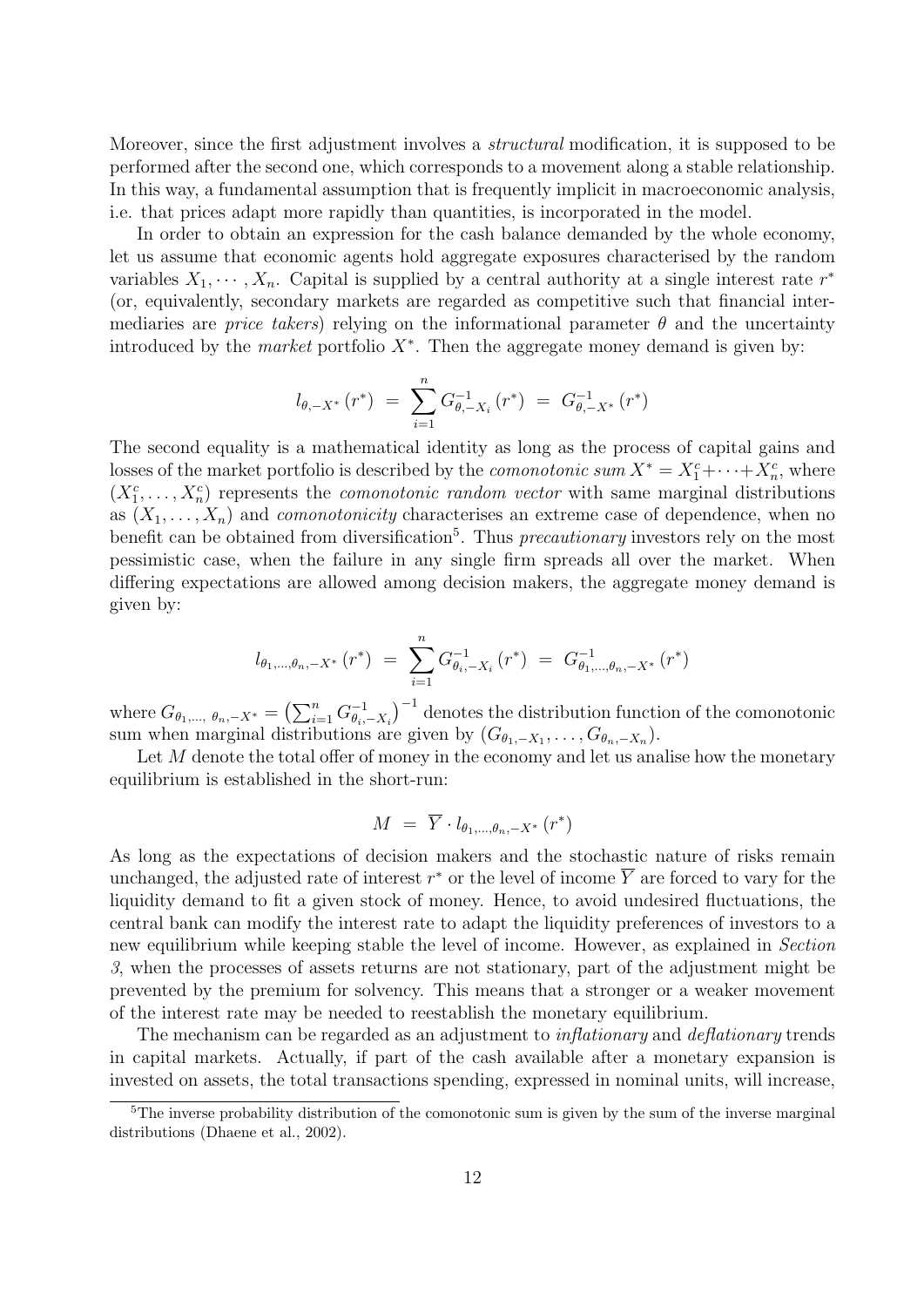thus putting a pressure on prices to rise — though not necessarily affecting the real side of the economy. As a consequence, the probability of capital gains will increase and so will the premium for solvency, in this way stimulating decision makers to keep fewer provisions. By contrast, after a monetary contraction, security prices might fall as a consequence of the contraction of demand, independently of the real prospects of investments.

As times pass by, liquidity preference is affected by the new stochastic regime of the market portfolio — characterised by the random variable  $X^*$  — and so the interest-rateelasticity of the money demand may change. Moreover, individual exposures will be more or less altered depending on the variations in the amounts of money spent on the respective assets. In the medium-term investors actualise their expectations according to the new market conditions. Since different combinations of the informational parameters  $\theta_1, \ldots, \theta_n$ may lead to the same cash balance, the model allows multiple equilibria. Therefore, even if the authority succeeded in stabilising the level of income, the new equilibrium may involve a different distribution of resources in the economy.

The dependence of the liquidity demand on the variability of income becomes explicit in a Gaussian setting. Let us assume in the following that individual exposures are distributed as Gaussians with mean zero and volatilities  $\sigma_1, \ldots, \sigma_n$ , while the contributions of individual exposures to the market portfolio are given by the coefficients  $\lambda_1, \ldots, \lambda_n$ , with  $0 \leq \lambda_i \leq 1 \ \forall i$ , such that  $Y_i = \lambda_i \cdot Y$  and  $Y = Y_1 + \cdots + Y_n$ . Volatilities are expressed as proportions of the levels of income and can be interpreted as the volatilities of different funds as well as the distorted volatilities of a same Gaussian exposure — or some intermediate case. Since the mean returns of funds are equal to zero — more generally, as long as the mean returns of funds are the same — volatilities completely describe risks and efficiency is characterised by low volatility. Under such conditions, the comonotonic sum is also a Gaussian random variable with mean zero and volatility (Dhaene et al., 2002):

$$
\sigma^* = \sum_{i=1}^n \lambda_i \cdot \sigma_i \tag{5}
$$

On these grounds, the weighted average volatility describes the uncertainty of the market portfolio. Consequently, high volatility may be induced by a single group, as a negative externality to more efficient companies and so the possibility of contagion naturally arises in the model. In the same way, stability may be inherited by less efficient institutions when low volatility predominates. In this context, aggregation is a determinant of the total cash balance demanded by the economy.

Since the quantile function of a Gaussian random variable can be express in terms of the standard normal distribution  $\Phi$  (Dhaene et al., 2002), the short-run monetary equilibrium is described by the following equation:

$$
M = \overline{Y} \cdot l_{\sigma^*} (r^*) = \overline{Y} \cdot \sigma^* \Phi^{-1} (1 - r^*)
$$
\n
$$
(6)
$$

Therefore, the monetary equilibrium can be reestablished by modifying the level of nominal income  $\overline{Y}$ , the market volatility  $\sigma^*$  or the interest rate  $r^*$ . As already stated, only  $r^*$  is expected to change in the short-run. Monitoring and analysis induce investors to eventually incorporate the new regime of  $X^*$  in decision making and possibly modify expectations, both determinants of  $\sigma^*$ . During the process, the demand for goods and services may also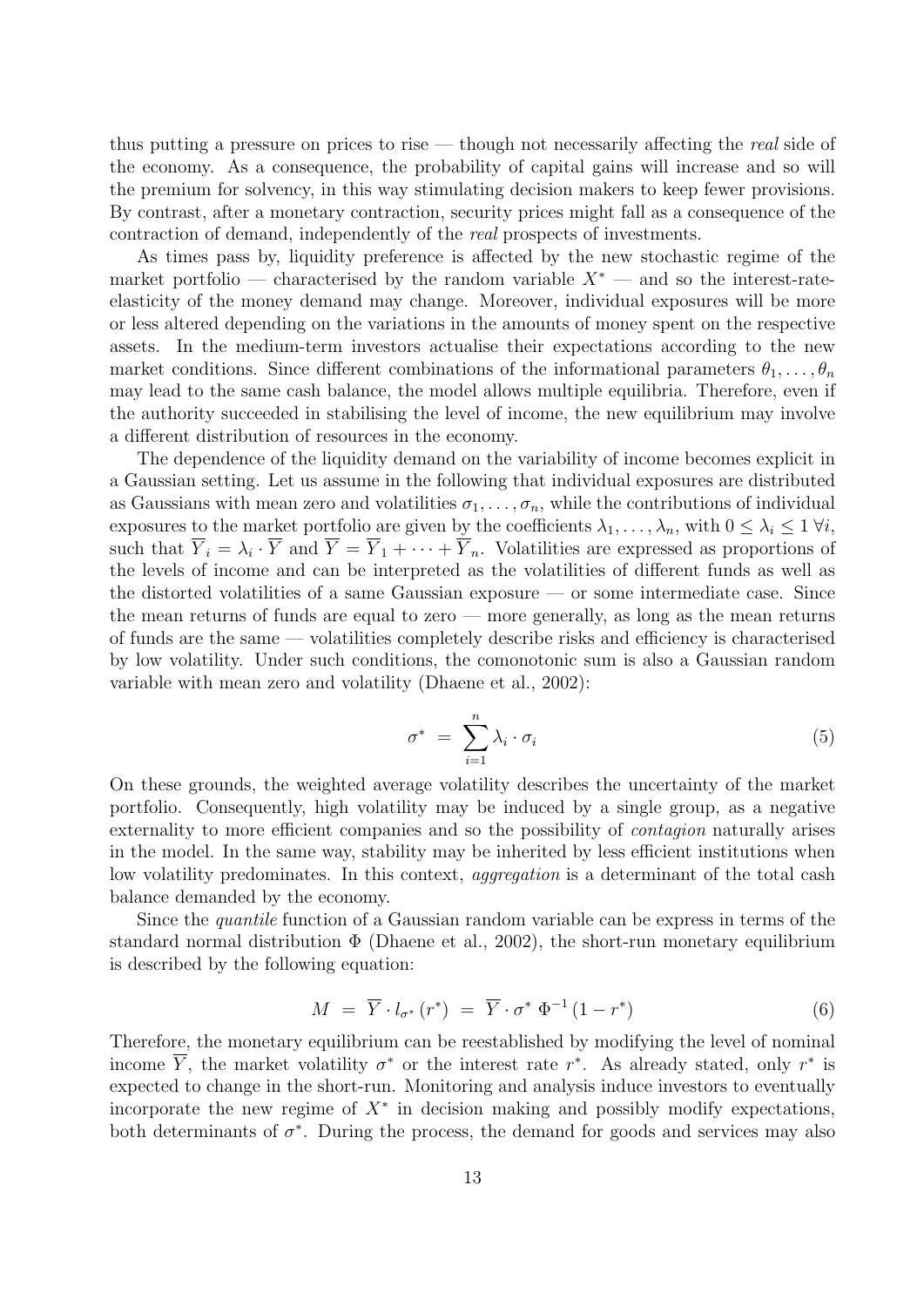be expanded or contracted depending on how spending is affected by the new stock of money. Hence part of the adjustment may be performed on the level of nominal income  $\overline{Y}$ .

The difference between the classic and the extended model presented in this paper, can be appreciated by comparing Equations 1 and 6. Thus, while in Equation 1 the elasticity of income with respect to the stock of money exclusively depends on the interest rate through the liquidity preference function, in Equation 6 it is also affected by volatility. In addition, if  $\bar{y}$  represents the level of *real* income, the *new* short-run equilibrium can be written in real terms as:

$$
M = P \sigma^* \cdot \Phi^{-1} (1 - r^*) \cdot \overline{y}
$$

Therefore, monetary policy cannot be only seen as the determination of the interest rate in order to control the level of prices. To stabilise the product it is also required to control the market volatility and the opportunity cost of money. A proper monetary policy should then consider a combination of  $P$ ,  $\sigma^*$  and  $r^*$  compatible with a given level of income.

Since *Equation 6* is not likely to fit with exactitude to empirical observations, the level of  $\sigma^*$  can be found that preserves the monetary equilibrium for given values of  $M$ ,  $\overline{Y}$  and  $r^*$ , which can be regarded as the *induced* volatility. A tentative criterion for monetary policy may then be to determine the level of interest rates ensuring a given inflation and induced market volatility. Additionally, the *non-distorted* volatility  $\sigma$  can be estimated by the *standard deviation* of the random variable  $X^*$  representing the capital losses of the market portfolio. A measure of the degree of distortion performed by the market can thus be obtained by comparing the induce with the non-distorted volatility<sup>6</sup>.

As stated in *Section 1*, the efficacy of monetary policy depends on the interest-rateelasticity, as well as on the stability, of the money demand. Instability is disregarded by monetarists on the grounds of the rational expectations hypothesis, according to which, rational investors form their expectations by making the most efficient use of all information provided by past history (Modigliani, 1977). Consequently, errors can only occur in shortterms and so the economy is inherently stable. Keynes (1936) assumes, on the opposite, that liquidity preference is affected by the speculative motive and that economic agents, when forming their expectations, are controlled by animal spirits. Under such conditions, money markets should be pretty unstable.

As can be seen from *Equation 6*, the *point interest-rate-elasticity* of the money demand is affected by the level of interest rates in the extended model, but not by market volatility:

$$
e = \frac{r^*}{l_{\sigma^*}(r^*)} \cdot \frac{dl_{\sigma^*}(r^*)}{dr^*} = \frac{r^*}{\Phi^{-1}(1-r^*)} \cdot \frac{d\Phi^{-1}}{dr^*}(1-r^*)
$$
(7)

However, recall that the *slope* of the money demand depends on volatility (see Figures 1) and 2) in such a way that liquidity preference is more absolute for less stable economies. Moreover, the opportunity cost of money, represented by the return offered by a given class of money substitutes, is determined by open market operations performed by investors who expend effort in analysis to appropriately estimate the prospects of business opportunities. Thus movements along a stable long-run relationship may induce instability. The *rational* 

<sup>&</sup>lt;sup>6</sup>Specifically, the informational parameter  $\theta^*$  can be found for which the volatility  $\sigma^*$  is related to the transformed probability distribution of  $X^*$ .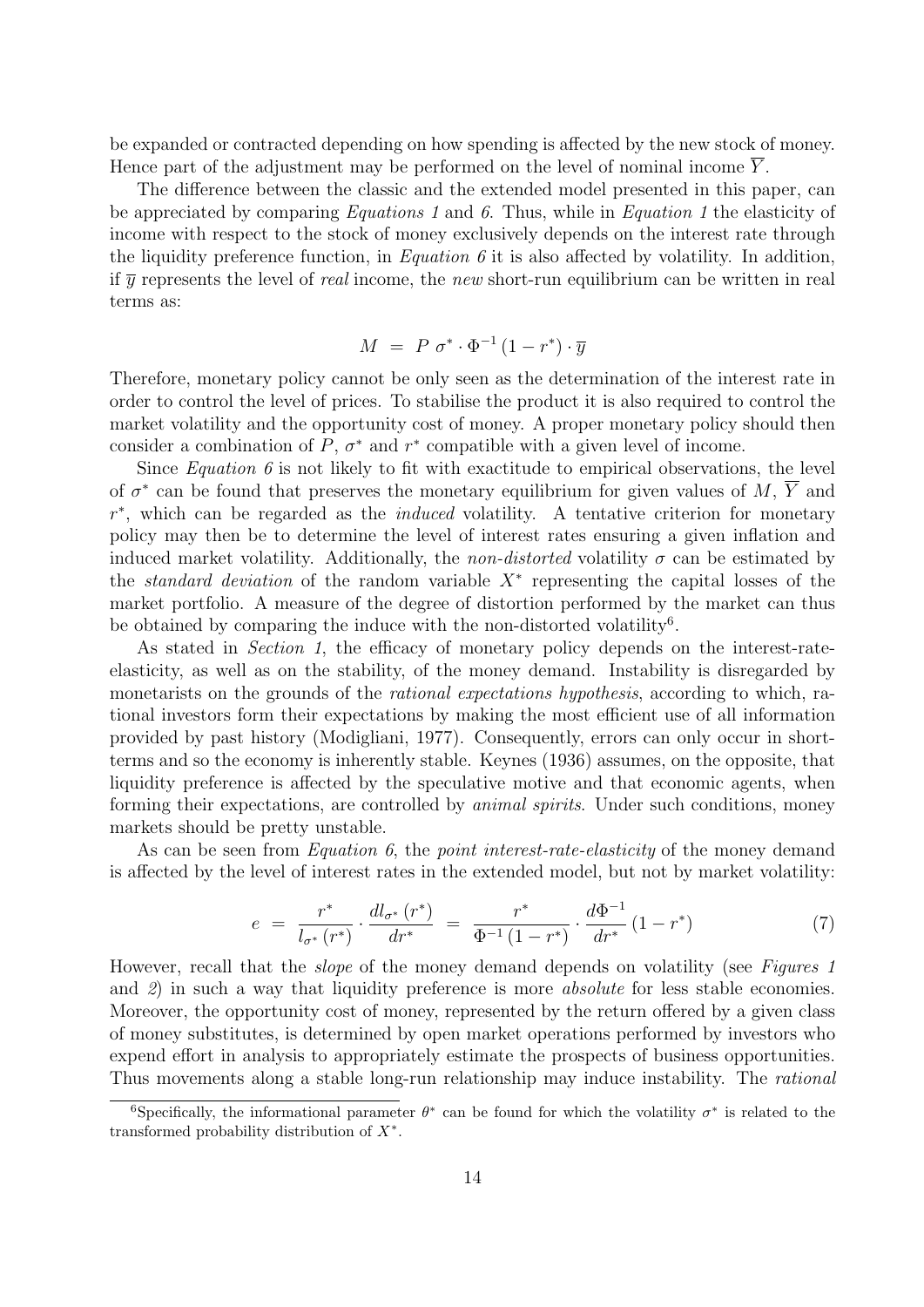expectations hypothesis is maintained in this way, but with different consequences. Additionally, the market volatility may remain unchanged at the time that individual exposures are evolving, since multiple configurations of the parameters  $\sigma_1, \ldots, \sigma_n$  are compatible with the same level  $\sigma^*$ . Consequently, stability is also related to the way the allocation of resources is altered by monetary shocks. In the presence of frictions and limitations in the access to information, some companies or industries might be severely affected and in turn the economy as a whole might be affected.

The function  $\frac{d\Phi^{-1}}{dr^*}$  attains a maximum when  $r^* = 0.5$  and hence so does the magnitude of the interest-rate-elasticity. Consequently, monetary policy is most efficient at this level. As long as the opportunity cost approaches to any of the extreme cases  $r^* = 1$  or  $r^* = 0$ the liquidity demand becomes more elastic and it turns *absolute* for  $r^* \geq 1$  and  $r^* = 0$ . Recall that capital decisions involve the exchange between a sure return and a confidence probability level. Thus in the first case a capital gain is expected with probability equal or greater than one, i.e. it is produced with certainty. Accordingly, investors not only do not keep provisions for this asset, they actually agree to take new liabilities to provide the guarantee and they are satisfied whatever the required volume of extra funds. By contrast, when  $r^* = 0$  capital losses are expected with certainty and so investors agree on any level of surplus in order to insure the exposure to risk.

#### 5 Conclusions

Since no liquidity restrictions are expected in perfect markets, it is always possible to attract or release funds under such conditions and accordingly, rational decision makers demand no cash balances, as long as the value of the portfolio does not depend on the level of surplus (Modigliani and Miller, 1958). In a Gaussian setting, risks are completely characterised by the expected return and volatility, and a line of efficient portfolios exists, in the sense that, for any combination of risk and equity outside the class, there is an alternative portfolio ensuring the same return but less risk or the same level of exposure and a higher return. Moreover, risk-aversion determines a set of preferred combinations of risk and equity. Therefore, a single fund maximises the expected utility of investors showing a given degree of risk-aversion. On these grounds, Tobin (1958) regards liquidity preference as behaviour towards risk.

A model is presented in this paper, referred to as the extended or the imperfect competition model, to characterise the liquidity preference of investors facing liquidity constraints. Under such circumstances, a level of surplus exists that maximises value and the rational money demand is determined by the *quantile* function — a measure of the probability accumulated in the tail of the distribution function — of the random variable representing the capital losses of the residual exposure (see *Equation 3*). In this way, an equivalence is established between a confidence level and the opportunity cost of capital and the optimal amount of cash is determined by the exchange of a sure return and a flow of probability. An informational parameter, affecting the opportunity cost of money, represents the expectations of decision makers. Averse-to-risk and risk-lover investors respectively under and overestimate the cost of capital and so they respectively demand more and less equity.

The quantile function, better known as *Value-at-Risk* or *VaR* in the Risk Management literature, has become very popular among practitioners and researchers. This is in part a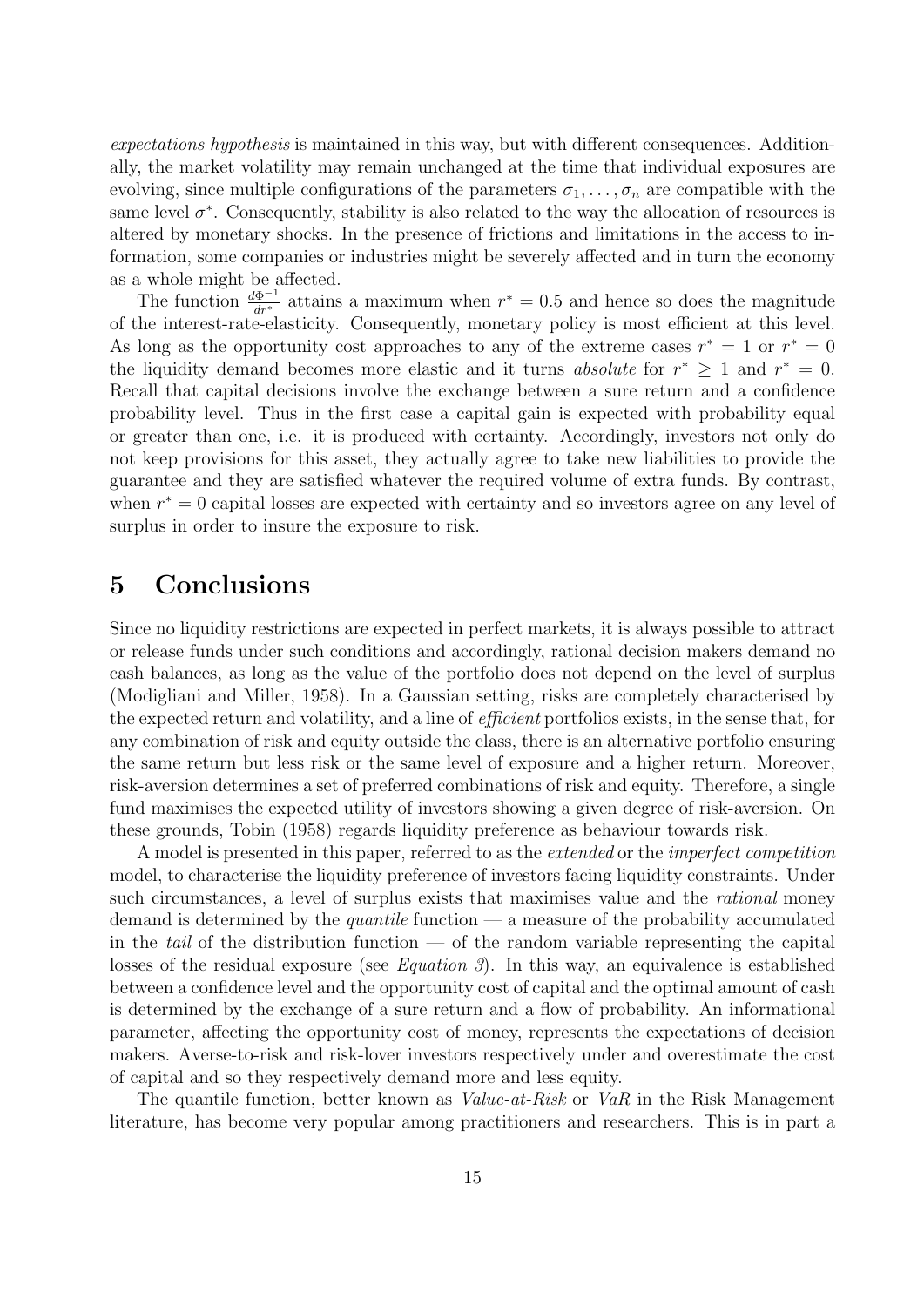consequence of simplicity, since in a Gaussian setting the VaR is proportional to volatility which in turn can be estimated by the *standard deviation*, a measure of the average variability of a random variable. Alternatively, the VaR answers the question of how much can be lost in the next trading period for a given level of probability — the *confidence* level — and so it can be interpreted as a bound for expected losses. Given that the VaR then provides a clear intuition, risk managers have naturally incorporated it into decision making.

The importance attached to liquidity preference in macroeconomic analysis is a consequence of the fact that it determines the short-run monetary equilibrium of the economy. In the classic approach, which is based on a partial equilibrium of the economy (Lucas, 2000; Teles and Zhou, 2005), the amount of money which is compatible with given levels of nominal income and interest rates can be obtained from *Equation 1.* According to the *extended* model presented in this paper, the aggregate money demand of the economy is given by the sum of the liquidity preferences of investors, mathematically characterised by the comonotonic sum of individual exposures. The aggregate money demand is thus expressed as a Value-at-Risk but referred to a market portfolio which relies on the most pessimistic case, when no gain can be obtained from diversification. In a Gaussian setting, the comonotonic sum is also a Gaussian variable, whose volatility is equal to the weighted average of individual volatilities (see *Equations* 5 and 6). In this way, the classic model is extended allowing a correction for risk.

Attempts have been made in recent literature to introduce uncertainty in the determination of the money demand, as part of an effort to explain the erratic path followed by demanded cash balances since 1980. In Carpenter and Lange (2002), the money demand is supposed to be affected by volatility in equity markets, a fact that is justified by the role of money as a capital asset. As a matter of fact, growth and innovations in the financial industry have reduced transaction costs and thus increased the substitutability between equities and money. Two indicators of market risk conditions, the volatility in equity prices and the revisions to earning expectations, are then introduced into a linear regression and both are statistically significant over the period starting in the early nineties. Greiber and Lemke (2005) argue that liquidity preference has been stimulated by increased macroeconomic uncertainty and low asset yields. Macroeconomic uncertainty is treated as an unobserved process reflected in several economic indicators, such as financial market data, loss and volatility measures, as well as on business and consumer sentiments. In this way, it is proved that measures of uncertainty help to explain the increase in cash balances in the euro area — specifically in the aggregate  $M3$  — over the period 2001 to 2004.

Choi and Oh (2003) derive a money demand function from a general equilibrium framework. In so doing, they suppose that monetary and output variables are determined by log-normal processes, while investors preferences are given by a discounted expected-utility operator. Liquidity preference is then determined by the maximisation of utility  $-$  subject to constraints representing budget and market conditions — and in this way, given a level of nominal interest rates, is negatively and positively affected by output and monetary uncertainty respectively. The model allows to satisfactorily explain the cases of missing money and velocity shifts already mentioned in Section 1. Other models that consider the role of macroeconomic uncertainty in the determination of the money demand can be found in Atta-Mensah (2004) and Baum et al. (2005).

Within the *imperfect competition* framework, the total stock of money  $M$ , the level of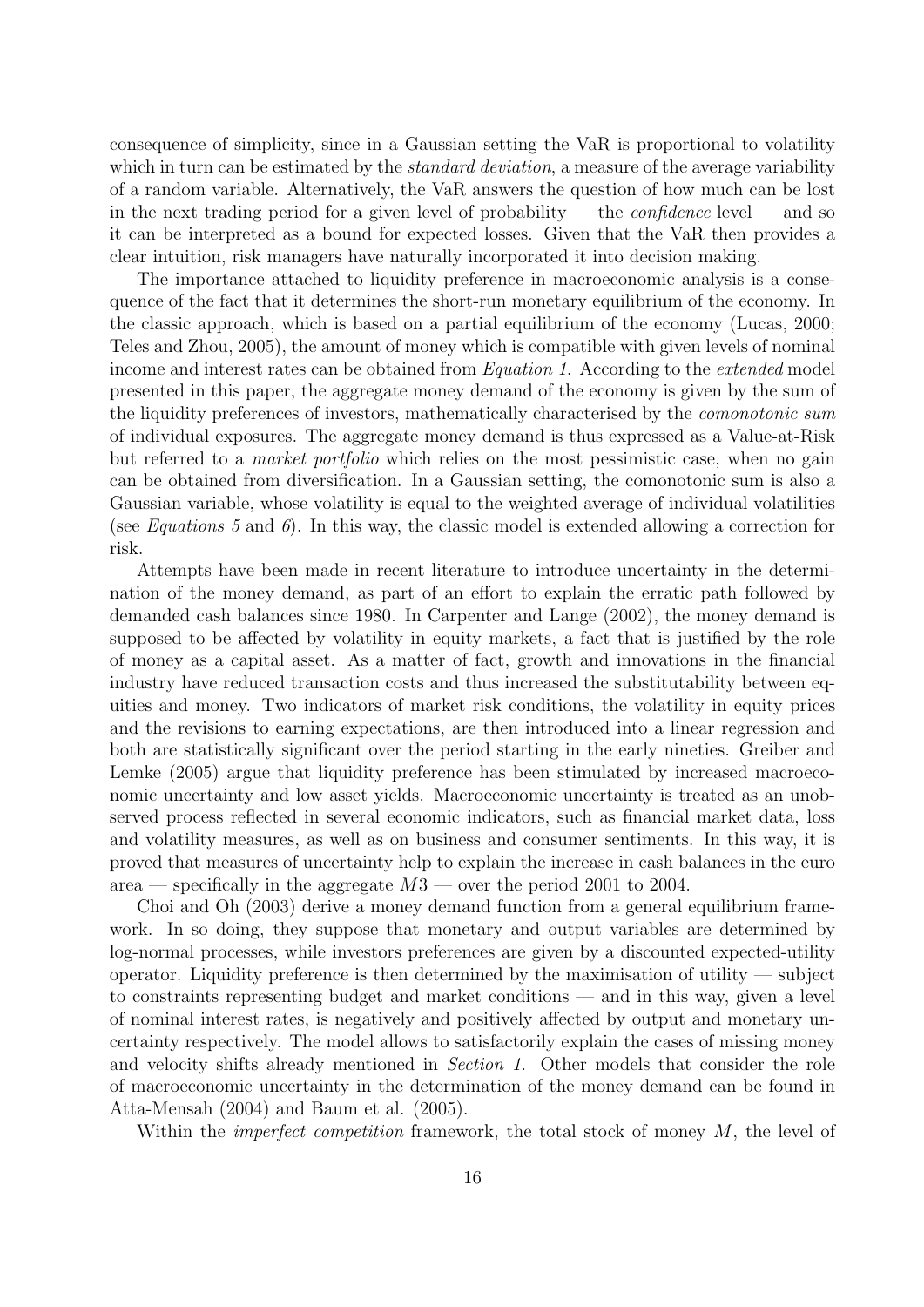income  $\overline{Y}$ , the interest rate  $r^*$  and the market volatility  $\sigma^*$  are all determinants of the shortrun monetary equilibrium (see *Equation 6*). Any of the last three variables may change together with the monetary regime. Thus, as long as part of the funds available in the economy are spent on capital assets, an adjustment in the opportunity cost  $r^*$  is expected in the short-run — stimulated by the modification of the stochastic nature of capital gains which is supposed to *instantaneously* affect liquidity preference (see Equations  $\lambda$  and  $\ell$ ). In the medium-term, investors correct their volatility estimations and so part of the adjustment may be performed through volatility shocks. An important feature of the mechanism is that volatility changes, motivated by flows of funds, determine expectations and not the opposite, though liquidity preference might also be affected by a *purely* informational shock — not supported by any change on the probability distributions characterising risks.

Recall that liquidity preference is not affected in the same way by capital gains and losses. Thus, while positive returns affect the opportunity cost of money and so determine a movement along a stable relationship, the precautionary attitude of decision makers depends on negative returns and so does the *shape* of the money demand (see *Equation 3*). The first adjustment is supposed to occur instantaneously, while the second one is performed gradually, for it takes time to investors to internalise new market conditions. In practice, we are induce to believe that both decisions should be related to different markets. Accordingly, the cost of equity  $r^*$  is represented by the average return over a class of securities, other than cash, that can be regarded as substitutes to money. On the other hand, the liquidity preference function depends on the series of returns over a set of instruments representative of assumed exposures. Then the variability showed by a representative index of this class determines the market volatility  $\sigma^*$ .

The stability of the money demand has been analysed by Teles and Zhou (2005), who notice that though nominal interest rates have decreased considerably in the last quarter century, the monetary aggregate  $M1$  has increased very little in the same period (see also Ball, 2001). A comparison between the evolution of the different monetary aggregates M1,  $M2$ ,  $M3$  and  $MZM$  (see Figure 4 in Teles and Zhou, 2005) shows that M1 has actually grown at a lower rate than other monetary aggregates since 1980 and has remained roughly constant after 1994 — M1 and  $MZM$  have respectively incremented in a five and nine percent since 1980. This fact represents a break in the money demand as estimated by classic methods. Actually, different periods can be estimated using different elasticities (three periods are proposed: 1900-1979, 1980-1994 and 1995-2003). A stochastic general equilibrium model (based on the model of Lucas, 2000) allows Teles and Zhou (2005) establishing a relationship for the money demand depending on the difference between the interest rates offered by a class of nominal bonds and a class of money substitutes. They estimate the model for the measures  $M1$  and  $MZM$  and find that changing the monetary aggregate measure preserves the long-run relationship of the money demand up to a constant factor.

Ball (2001 and 2002) claims that short-run fluctuations in money holdings are produced by movements in near-money returns, such as saving accounts, money market deposits and money market mutual funds. Such instruments are included in the class of  $MZM$  and a cointegrating relation is proposed, with the real income and the opportunity cost as explanatory variables and a stochastic and stationary error-term accounting for deviations. Then non-cointegration is rejected when sufficient lags of the variables are introduced. Moreover, deviations from a *long-run state* are smaller when the return in near-money is considered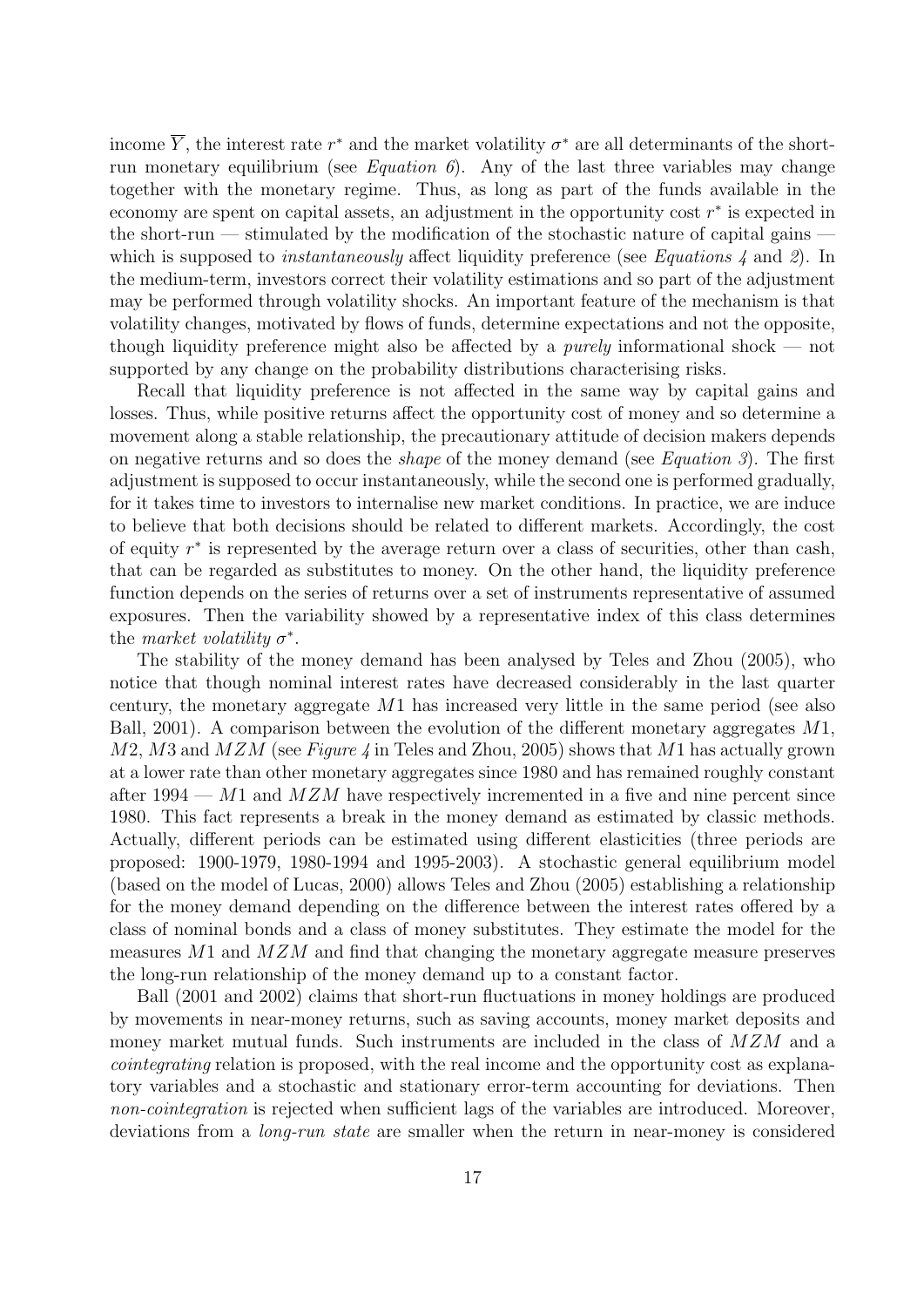instead of  $M1$ . A similar model is proposed by Dreger and Wolters (2006), but using  $M3$  as the measure of the opportunity cost and introducing inflation as an additional explanatory variable.

As a general rule, it can be said that after the innovations and regulatory reforms that has taken place since 1980, components of the *transactions* aggregate M1 bear interest, while components of other savings aggregates are used for transactions. In this way, most velocity shocks occurred after 1980 can be explained by increased volatility in near-money returns and can thus be interpreted as movements along a money demand curve. However, as stated by Teles and Zhou (2005), when changing the monetary aggregate the parameters of the money demand relationship are also modified, in particular the interest-rate-elasticity (they report an estimated elasticity 0.32 for the entire period 1900-2003 and elasticities 0.26, 0.12 and −0.07 for the subperiods 1900-1979, 1980-1994 and 1995-2003 respectively) suggesting that an structural change takes place. Such a reasoning makes sense within the imperfect competition framework, for risk explicitly affects liquidity preference.

Calza and Sousa (2003) have pointed out three main factors to explain why the money demand has been more stable in the euro area than in other large economies: specific conditions in the capital markets of different countries, the impact of financial innovation and gains in stability obtained from aggregation. Idyosincratic behaviour — both at the investor and sectorial levels — is accounted by the informational parameter in the *imperfect com*petition model. Regarding financial innovation, the degree of concentration and the role of Germany are given by Calza and Sousa as possible explanations of why its influence has been weaker in the euro area. Moreover, the lack of synchronisation of shocks to national money demands guarantee a more stable environment. But most importantly, the fact that Germany has a large weight in the M3 aggregate for the euro area and that the money demand has been historically stable in that country contributes to the overall stability of the euro area money demand. In other words, the stability of the German economy is shared by the rest of the economies in the block, as a positive externality.

Such a conclusion is readily obtained from the extended model for, as stated in Equation 5, market variability is determined by the mean value of individual volatilities. Hence, the market volatility will be mainly determined by a single institution or sector, in the case it contributes more to the aggregate exposure. In particular, stability can be induced in the whole market in this way. Moreover, the system accepts multiple equilibria, since different combinations of individual volatilities may lead to the same market variability. The terms under which market volatility shocks affect individual expectations about risks will be determined by specific conditions, such as aggregation, restrictions in the access to credit, the distribution of information within the market and the skills and knowledge of investors. Thus, changes in the aggregate monetary stock may induce intermediaries to favour bigger or more efficient companies, a situation that may become more difficult the availability of funds and possibly increment more the riskiness of less productive sectors of the economy. In this way, within the imperfect competition framework, a broader meaning is given to instability.

Finally, a word can be said about the interest-rate-elasticity of the money demand. As deduced from *Equation 1*, monetary policy is more efficient the more inelastic the liquidity preference function, such that under perfect inelasticity investors are satisfied with the same amount of cash for every level of the interest rate and so all adjustment is expected on the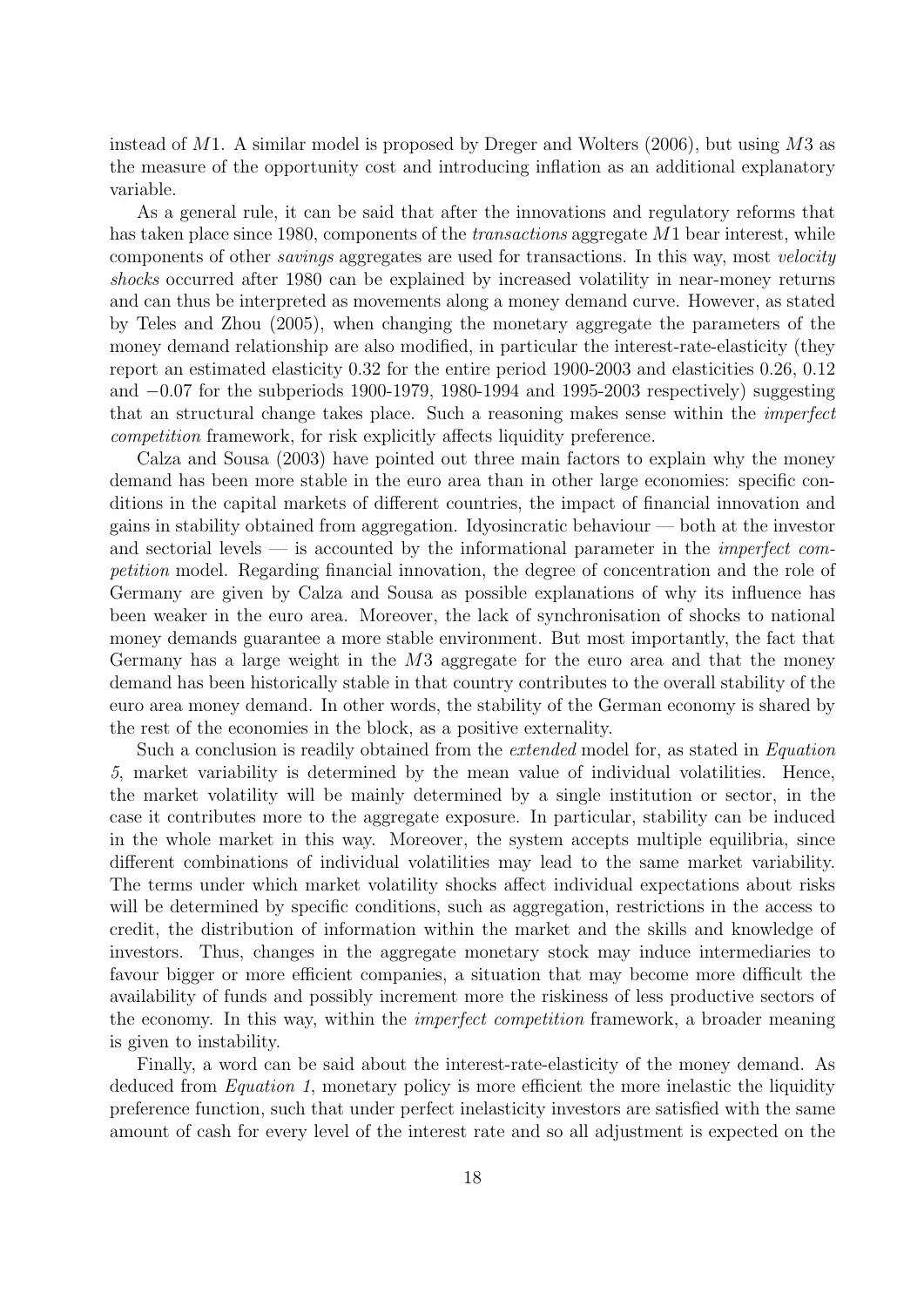level of income. On the contrary, under absolute liquidity preference, i.e. when the money demand is perfectly elastic, investors are satisfied at a single level of the interest rate and so all the adjustment is expected from liquidity preference and none on the level of income. In the later case, monetary policy is useless (Friedman, 1970; Modigliani, 1977; Howells and Bain, 2005).

As established in Equation 7, in the extended model the point interest-rate-elasticity depends on the level of the interest rate when risks are Gaussian. Looking at Figures 1 and 2, we notice the money demand follows a linear path across a wide range, but it becomes parallel to the x-axis when approaching to it, meaning that it becomes more inelastic when the opportunity cost approaches zero. In a similar way, the money demand becomes parallel to the axis  $x = 1$  when the opportunity cost approaches one. Therefore, since the liquidity demand curve never touches the x-axis  $-$  as long as the random variable representing the aggregate exposure is not bounded — there is no maximum level for cash balances, which is in contradiction with common beliefs. This novel result is a consequence of the equivalence established in the imperfect competition setting between the opportunity cost and the confidence level (see *Equation 3*). Thus, when the return on money substitutes approaches zero decision makers react as if the probability of obtaining capital gains was close to zero and accordingly, they are forced to insure their residual exposures using only cash balances. On the other hand, when the opportunity cost approaches one, the probability of obtaining capital losses is close to zero and so fewer provisions are demanded.

Therefore, whatever the level of elasticity that predominates over the medium range of the interest rate  $-$  i.e. no matter the level of stability of the economy in the medium range — liquidity preference becomes absolute when the opportunity cost approaches zero. Since the return in money substitutes is expected to be low in a depressed economy, lowering the level of interest rates becomes investors more sensible to the cost of capital and eventually stimulates them to demand all available cash balances for precautionary purposes. Under such circumstances, the economy is found in a *liquidity trap* and any attempt of the monetary authority to stimulate it by lowering the level of the interest rate will only do matters worse. On the contrary, when the return on money substitutes is high  $-$  a situation that might be stimulated by deregulation and financial innovation — less cash balances are demanded than extrapolated by a linear relationship, a fact that could explain some missing money events.

### References

- [1] Atta-Mensah, J., 2004. Money Demand and Economic Uncertainty. Bank of Canada Working Paper Series. Working Paper No. 2004-25.
- [2] Ball, L., 2001. Another look at long-run money demand. Journal of Monetary Economics 47, 31-44.
- [3] Ball, L., 2002. Short-run Money Demand. Working Paper. Available in http://ideas.repec.org/p/jhu/papers/481.html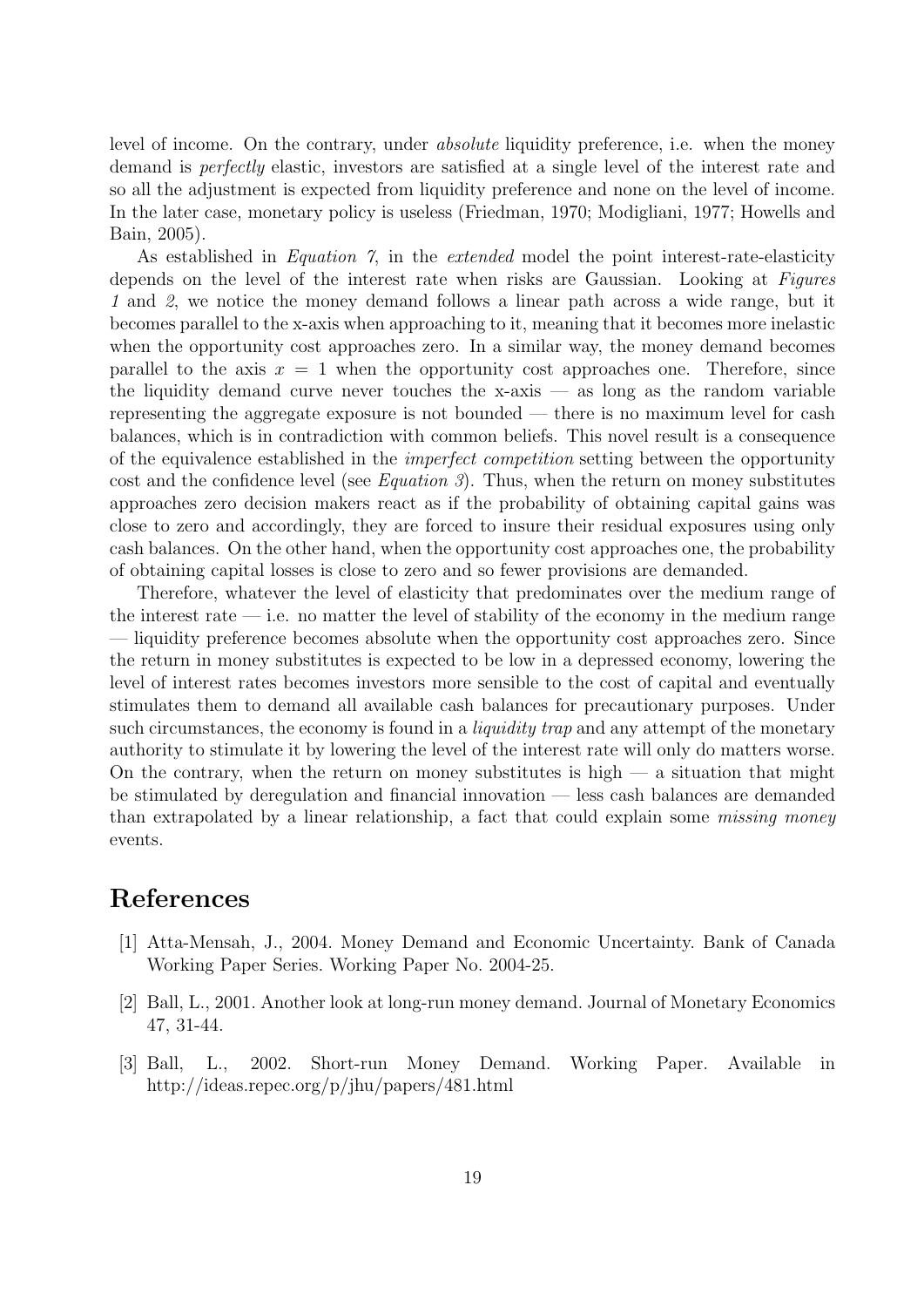- [4] Baum, C.F., Caglayan, M., Ozkan, N. and Talavera, O., 2005. The Impact of Macroeconomic Uncertainty on Non-Financial Firms Demand for Liquidity. Working Paper. Available in http://ideas.repec.org/p/boc/bocoec/552.html
- [5] Calza, A. and Sousa, J., 2003. Why has Broad Money Demand been more stable in the Euro Area than in other Economies? A literature review. European Central Bank Working Paper Series. Working Paper No. 261.
- [6] Carpenter, S.B. and Lange, J., 2002. Money Demand and Equity Markets. Board of Governors of the Federal Reserve System and Cornerstone Research. Available in http://www.federalreserve.gov/pubs/feds/2003/200303/200303abs.html
- [7] Choi, W.G. and Oh, S., 2003. A Money Demand Function with Output Uncertainty, Monetary Uncertainty, and Financial Innovations. Journal of Money, Credit and Banking 35, 685-709.
- [8] Churchill, R.V., 1958. Operational Mathematics. McGraw-Hill INC.
- [9] Collins, S. and Edwards, C.L., 1994. An Alternative Monetary Aggregate: M2 Plus Household Holdings of Bond and Equity Mutual Funds. Federal Reserve Bank of St. Louis.
- [10] De Finetti, B., 1975. Theory of probability: a critical introductory treatment. Willey Series in Probability and Mathematical Statistics. London.
- [11] Dhaene, J., Denuit, M., Goovaerts, M., Kaas, R. and Vyncke, D., 2002. The Concept of Comonotonicity in Actuarial Science and Finance: Theory. Insurance: Mathematics & Economics 31, 3-33.
- [12] Dhaene, J., Goovaerts, M. and Kaas, R., 2003. Economic Capital Allocation Derived from Risk Measures. North American Actuarial Journal 7, 44-59.
- [13] Dreger, C. and Wolters, J., 2006. Investigating the M3 Money Demand in the Euro Area — New Evidence Based on Standard Models. Discussion Papers of the German Institute for Economic Research. Working Paper No. 561.
- [14] Duca, J.V., 2000. Financial Technology Shocks and the Case of Missing M2. Journal of Money, Credit and Banking 32, 820-839.
- [15] Friedman, M., 1970. A Theoretical Framework for Monetary Analysis. The Journal of Political Economy 78, 193-238.
- [16] Goovaerts M.J., Van den Borre E. and Laeven R., 2005. Managing economic and virtual economic capital within financial conglomerates. North American Actuarial Journal 9, 77-89.
- [17] Greiber, C. and Lemke, W., 2005. Money Demand and Macroeconomic Uncertainty. Discussion Paper, Series 1: Economic Studies, No. 26. Available in http://ideas.repec.org/p/zbw/bubdp1/4220.html